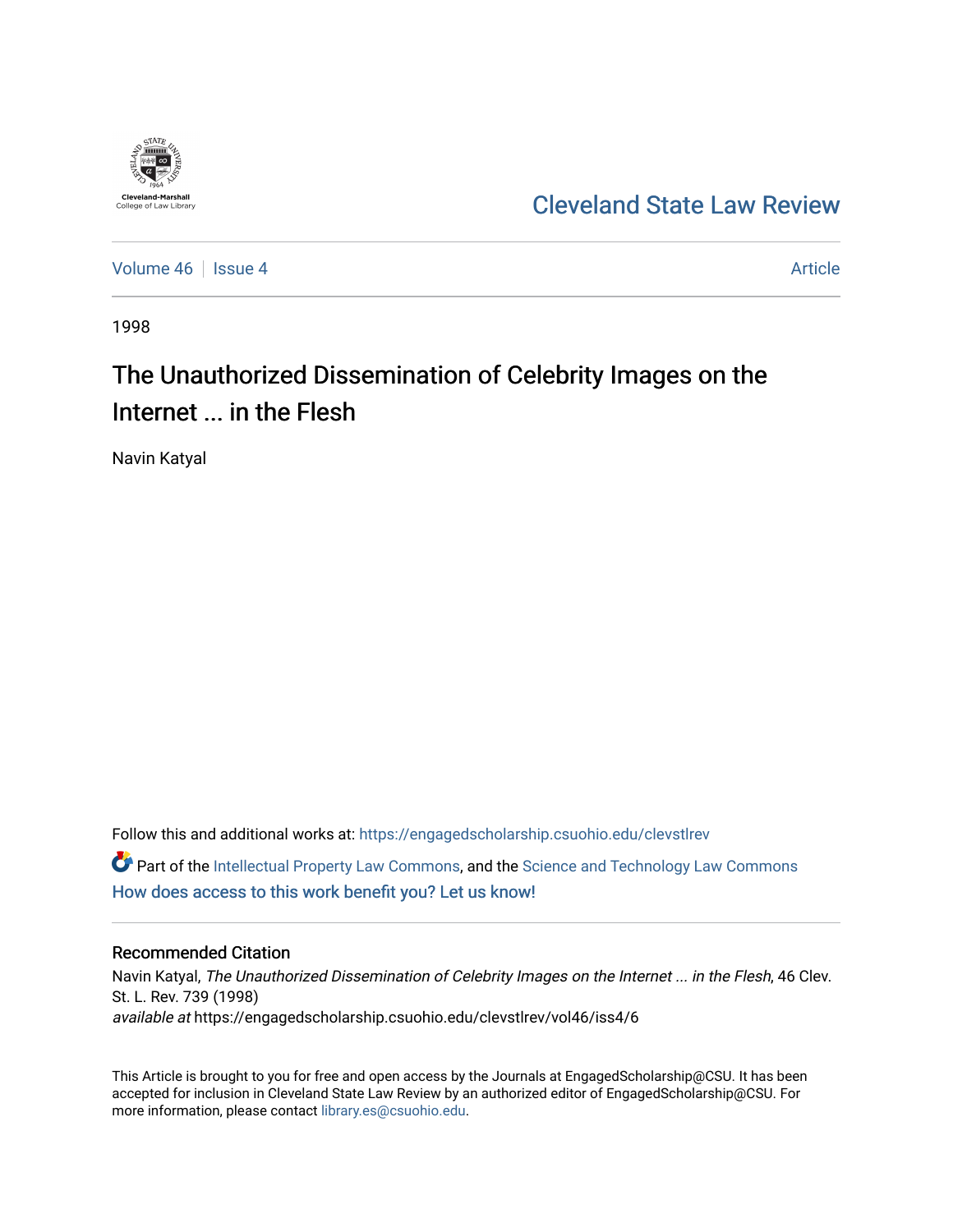## THE UNAUTHORIZED DISSEMINATION OF CELEBRITY IMAGES ON THE INTERNET . . . IN THE FLESH

## NAVIN KATYAL<sup>1</sup>

| $\mathbf{I}$ . |                                                             |  |  |
|----------------|-------------------------------------------------------------|--|--|
| Π.             | <b>INTERNET TERMINOLOGY AND APPLICABILITY</b>               |  |  |
|                | OF COPYRIGHT LAW TO THE INTERNET  741                       |  |  |
|                | Internet Overview: Definitions & Concepts  741<br>А.        |  |  |
|                | Copyright Overview & the Applicability of<br>$B_{\cdot}$    |  |  |
|                | The Copyright Act to the Internet: A Canadian               |  |  |
|                |                                                             |  |  |
|                |                                                             |  |  |
|                | 2. Copyright Protection for Cinematographic                 |  |  |
|                |                                                             |  |  |
|                | 3. Applicability of the Copyright of                        |  |  |
|                | Cinematographic Works to Internet Content 745               |  |  |
| III.           | PROTECTION OF CELEBRITY IMAGES OVER THE                     |  |  |
|                | INTERNET: THE RIGHT OF "PUBLICITY" AND COPYRIGHT            |  |  |
|                |                                                             |  |  |
|                | Celebrity or Film Studio? Who Owns the<br>A.                |  |  |
|                | Copyright to a Celebrity's Image on the Internet747         |  |  |
|                | The Celebrity's Right of Publicity "On-line" 749<br>$1_{-}$ |  |  |
|                | 2.                                                          |  |  |
|                | $B_{\cdot}$                                                 |  |  |
|                | 1. Direct, Vicarious and Contributory                       |  |  |
|                |                                                             |  |  |
|                | $a_{\cdot}$                                                 |  |  |
|                | b.                                                          |  |  |
|                | 2. Fair Dealing (Canada) and Fair Use (U.S.)                |  |  |
|                |                                                             |  |  |
| IV.            | ALTERNATIVE SOLUTIONS TO ALLEVIATE CELEBRITY                |  |  |
|                | AND CINEMATOGRAPHIC COPYRIGHT MISUSE ON THE                 |  |  |
|                |                                                             |  |  |

 $\overline{a}$ 

<sup>&</sup>lt;sup>1</sup>B.A. (Hons.) University of Western Ontario 1995; LL.B. University of Windsor 1999; J.D. University of Detroit Mercy 1999. The author is currently articling at the law firm of Gowling, Strathy and Henderson in Toronto, and is specializing in Intellectual Property. Special thanks to my late grandmother, Kaushylia Devi Katyal, Jag Mohan, Urmil, Rajan and Monisha Katyal, Ambrose Sung and Ruby Philip for always supporting my endeavors. This paper was awarded the second place prize in the *Michigan State Bar*, *Computer Law Section*  Essay Competition, 1999.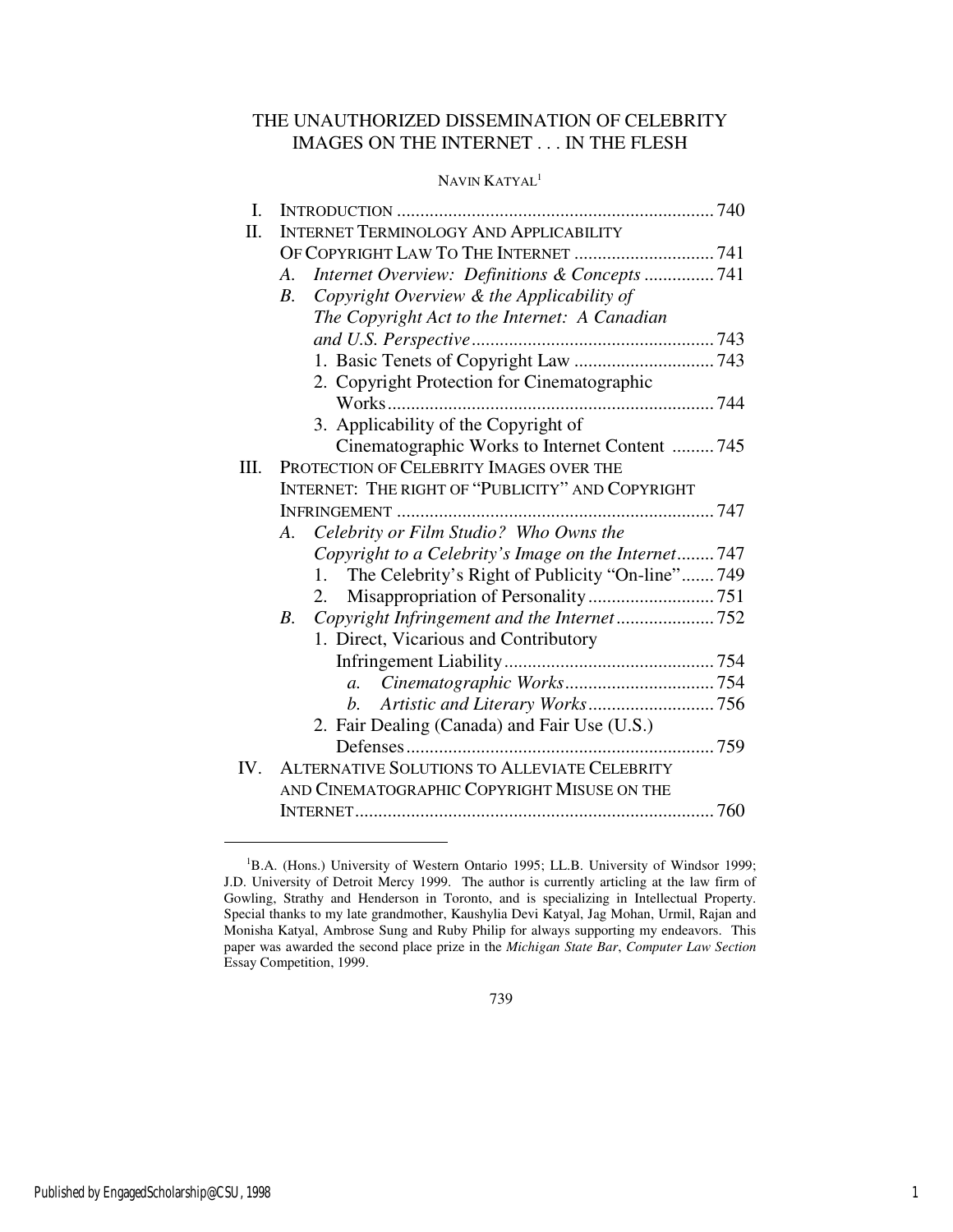*A. Existing Solutions: Strengths and Weaknesses*............ 760 *B. Official Web Pages with Digital* 

|  | B. Proposal: Official Web Pages with Digital |
|--|----------------------------------------------|
|  |                                              |
|  |                                              |

## I. INTRODUCTION

The technological revolution spurred by the Internet in the 1990s continually challenges the established principles of intellectual property law entrenched over this century. In addition to trademark and patent law, the Internet poses pertinent questions regarding the copyright infringement of film and television celebrity images, and more specifically, the unauthorized dissemination and distribution of a celebrity's image over the Internet. For example, one such case involves the actress Alyssa Milano of *Who's the Boss* (ABC, Embassy Television), *Melrose Place* (Fox), and most recently *Charmed* (Warner Brothers) fame. In her films *Poison Ivy II: Lily*  (1995 New Line Cinema/Time Warner), *Embrace of the Vampire* (1995 New Line Cinema/Time Warner) and *Fear* (1997 Universal Studios) the actress acted in several explicit nude scenes.<sup>2</sup> As a result, via the World Wide Web (WWW), Milano's nude images have frequently appeared on Internet 'cyberpornography' sites. "Webmasters [those who run the web-sites, analogous to SYSOPS (System Operators) who run Bulletin Board Services (BBSs)] are charging \$10, \$20, or even \$30 (U.S.) dollars a month for a peek at them," without the copyright consent of the celebrity or the film/television company.<sup>3</sup> The "growing ease of digitally reproduced *images* . . . [translates into] fan sites [Web pages devoted a specific topics of interest, i.e., celebrities] which are often 'decorated' with unauthorized copies of the intellectual property they praise."<sup>4</sup>

This paper will explore and analyze the unauthorized use and dissemination of celebrity images over the Internet as a violation of the copyrights of either the celebrity themselves, or the cinematographic<sup>5</sup> rights of the film production studio(s). The analysis will focus on the Copyright Act<sup>6</sup> of both Canada and the United States and will be covered in three parts. Part I will define the basic nomenclature of the Internet and explain the applicability of copyright law to the Internet. Part II will focus on methods in which the celebrity and film studio can protect their copyright 'On-line' through the American-defined notion of the 'right of publicity' and through traditional copyright infringement law as it pertains to cinematographic rights.

## 6 *Id*.

j

<sup>2</sup>*Dateline* (NBC television broadcast, June 30, 1998)

<sup>3</sup> *Id. See also* M.D. Kamarck, *Empowering Celebrities in Cyberspace: Stripping the Web of Nude Images* 15 No. 4 ENTERTAINMENT AND SPORTS LAWYER 1 (1998).

<sup>4</sup>E.S. Koster & J. Shatz-Akin, *Set Phasers on Stun: Handling Internet Fan Sites* 15 No. 1 COMPUTER LAW 18 (1998).

<sup>&</sup>lt;sup>5</sup>The Canadian Copyright Act, R.S.C. 1985, c. C-42, refers to motion pictures as "cinematographic" works (§ 2), whereas the U.S. Copyright Act of 1976 17 U.S.C. § 101 (U.S.) (1996), refers to motion pictures as "audio visual" works. For the purposes of this paper, motion pictures will fall under the ambit of the Canadian Copyright Act as "cinematographic" works.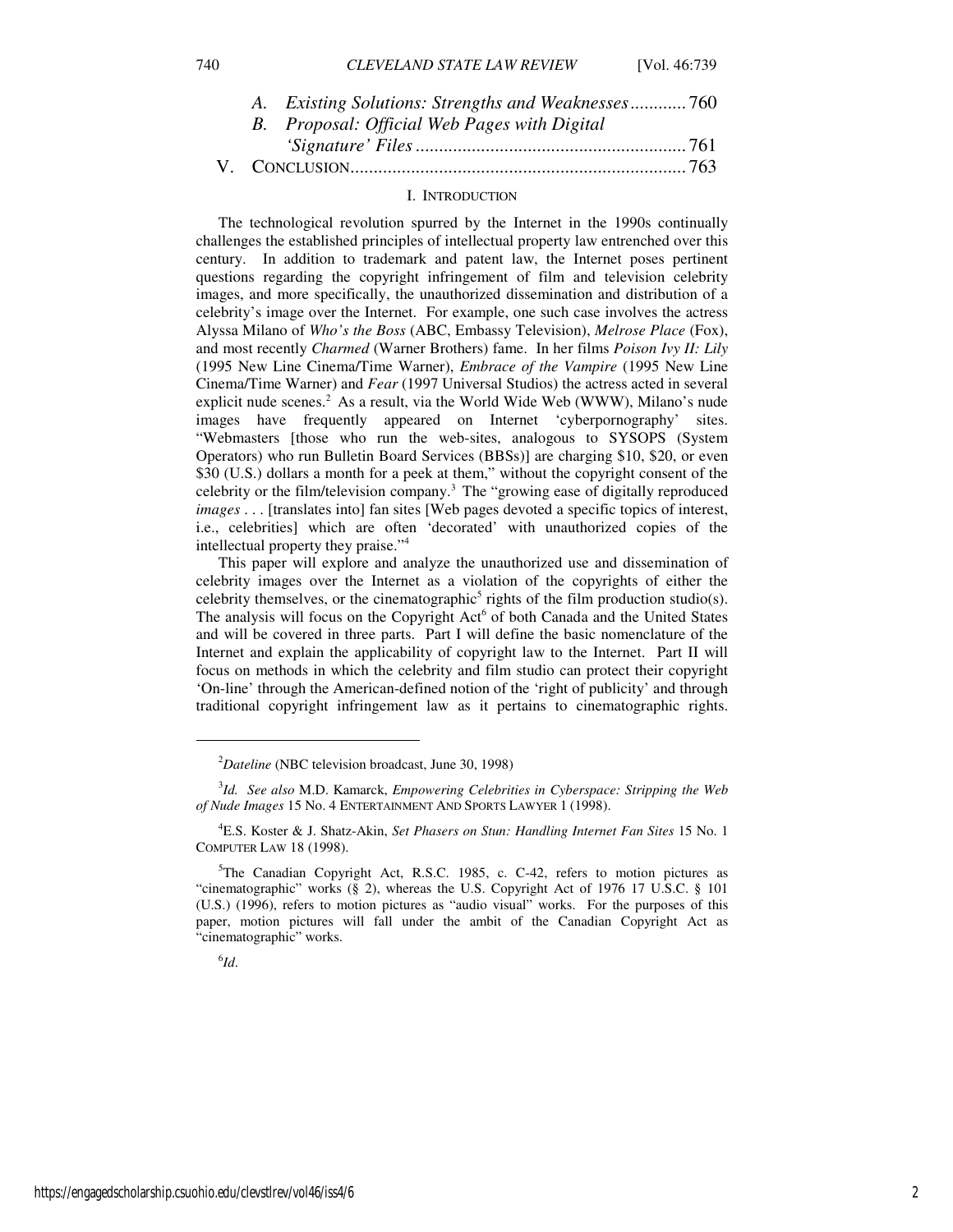Finally, in Part III, I will discuss the existing solutions to unauthorized dissemination on the Internet and advance my own method for alleviating cinematographic copyright infringement on the Internet—the use of official web-site digital authenticated 'signature images.'

## II. INTERNET TERMINOLOGY AND APPLICABILITY OF COPYRIGHT LAW TO THE INTERNET

#### *A. Internet Overview: Definitions & Concepts*

The Internet was developed in the late 1950s and early 1960s by the Rand Corporation, which was commissioned by the U.S. Pentagon to develop a decentralized computer network.<sup>7</sup> During the Cold War, the U.S. Department of Defense believed that such a telecommunication system would be able to survive a military attack, and, furthermore, would allow for faster data transfer between the various branches of the military and other federal bodies. The Pentagon began to network computers at different locations to share data and allow access from remote positions. The first military computer network was known as ARPNET.<sup>8</sup> Today, the Internet is a world-wide communication system serving individuals, government, academic institutions, and businesses. The independent networks which form the Internet contain millions of 'host' computers which serve millions of other computers all over the world.

The following terms and concepts will enable the reader to understand some of the technical language used in this paper:

World Wide Web (WWW): the interconnected link of computer networks around the world.

 Web Page: "A computer data file on a host operating a web server within a given domain name. When the web server receives an inquiry from the Internet, it returns the web page data in the file to the computer making the inquiry. The web page may comprise a single line or multiple pages of information and may include any message, name, word, sound or *picture*, or combination of such elements."<sup>9</sup> A "Webmaster" is the one who updates and runs the Web site/page.

 Web Site: An electronic cybergeographic location on the WWW that may contain images, sounds, and graphics.<sup>10</sup> Web Sites are created using HTML (hypertext markup language).<sup>11</sup> A large number of personal web sites are created by

<sup>11</sup>*Id.*

1

<sup>7</sup>R. Zaitlen & D. Victor, *The New Internet Domain Name Guidelines: Still Winner-Take All* 13 No. 5 COMPUTER LAW 12, 13 (1996); G.W. Hamilton, *Trademarks on the Internet: Confusion, Collusion or Dilution?* 4 No. 1 TEXAS INTELLECTUAL PROPERTY LAW JOURNAL 1, 2 (1995).

<sup>8</sup>K.S. Dueker*, Trademark Law Lost in Cyberspace: Trademark Protection for Internet Addresses* 9 No. 2 HARVARD JOURNAL OF LAW & TECHNOLOGY 483, 497 (1996).

<sup>&</sup>lt;sup>9</sup>Intermatic Inc. v. Toeppen, 947 F. Supp. 1227, 1227, 1231 (N.D. Ill. 1996).

<sup>&</sup>lt;sup>10</sup>I.C. Ballon, *Linking, Framing and other Hot Topics in Internet Law and Litigation* 520 PRACTICING LAW INSTITUTE 167, 176 (1998).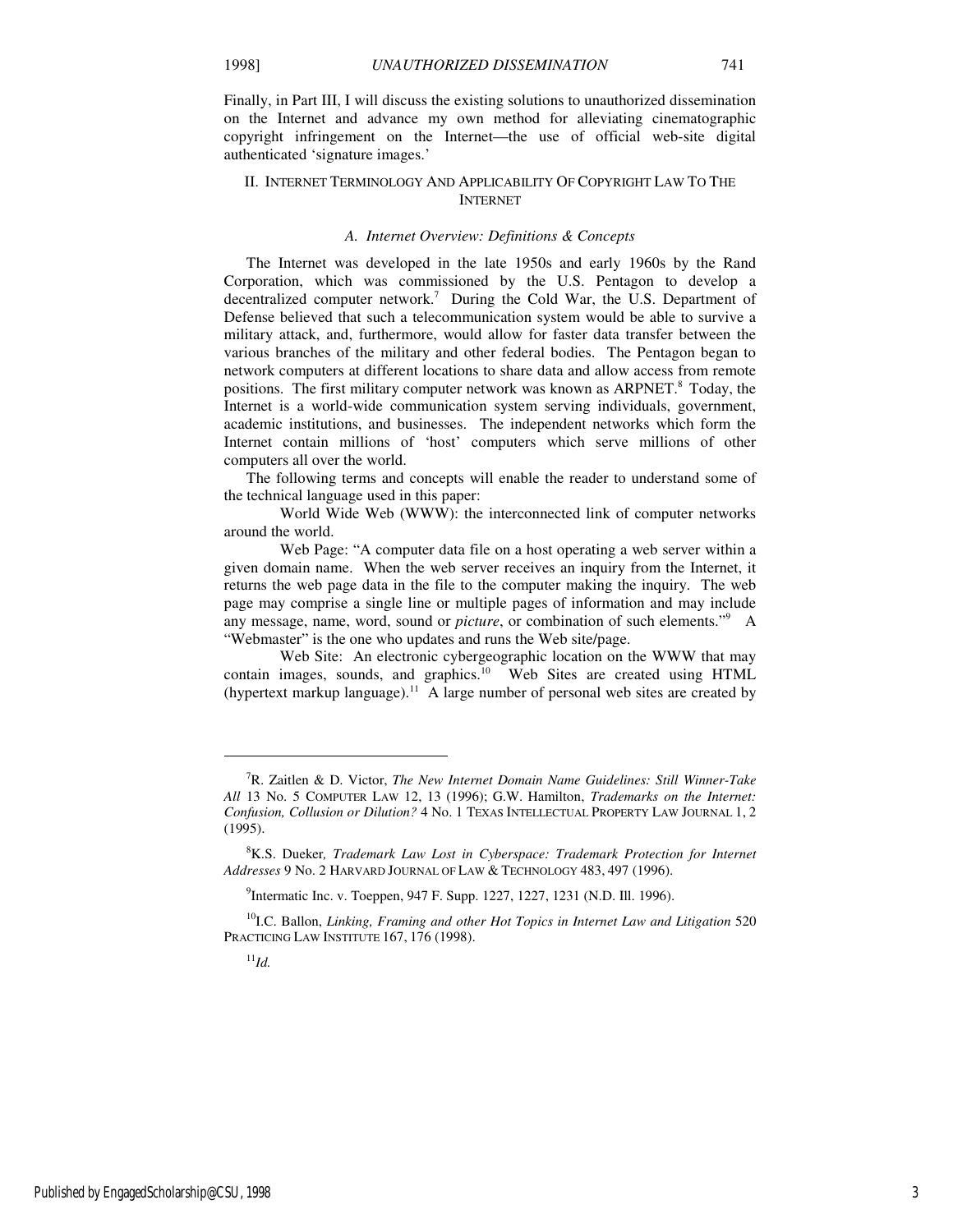individuals who dedicate their pages to their favorite interests, including celebrities, sports teams and players, and musical artists.<sup>12</sup>

 BBS: Bulletin Board Service. The predecessor of the Internet, which essentially allows users to upload (allowing the user to transmit information to a BBS/Internet) and download (allowing the BBS/Internet to transmit information to the user) programs. $^{13}$ 

 USENET: Distributed message databases that are organized into "Newsgroups" where individual users can post and read messages and download files, including ".PICT," ".JPEG," ".GIF" (image file types) files.<sup>14</sup>

 Pasties:"pictures that have been digitally altered by *pasting* a celebrity's head [or any other body part] onto someone else's body."<sup>15</sup>

Moving Picture Experts Groups (MPEG): a standard used on the World Wide Web for video and audio files to be transposed to movie files on browser software (i.e., Netscape).<sup>16</sup>

 Digital Video Disk (DVD):DVD's can hold over 4 Gigabytes of information, providing for full length motion pictures to be played from a compact disc.

Scanner: a peripheral (i.e. modem, printer) device that is used to transfer a picture, photograph, or image into a file on the computer. $17$ 

 Internet Service Provider (ISP): those corporations that provide individual users access to the Internet. Examples include: American On-line, Compuserve, and Netcom.

The methods of communication on the Internet most vulnerable to copyright infringement of celebrity images are: (1) the World Wide Web, (2) e - mail (one-to-

 $\overline{a}$ 

<sup>16</sup>*Glossary of PC and Internet Terminology* (visited on November 3, 1998) <http://homepages.enterpise.net/jenko.Glossary/G.htm>.

<sup>17</sup>*Id*. On July 12, 1999, the U.S. District Court for the District of Nevada held in Tiffany Design, Inc. v. Reno-Tahoe Specialty Inc., D.C. Nev., No. CV-S-98-1207-PMP, July 12, 1999, that the scanning of a copyrighted photo into a computer for graphic manipulation and insertion into new work constitutes copyright infringement.

<sup>12</sup>Koster & Shatz-Akin, *supra* note 4.

<sup>&</sup>lt;sup>13</sup>Ballon, *supra* note 10, at 177.

<sup>14</sup>*Id.*

<sup>&</sup>lt;sup>15</sup> According to the mother of Alyssa Milano, Lin Milano, her daughter's head appeared on "naked women and little girls in pornographic poses" on the Internet, *see* R. Lemos, "Fighting faked photo abuses" June 15, 1998 (visited October 12, 1998) <http://www.zdnet.com/zdnn/ stories/zdnn\_display/0,3440,2112373,00.html> and S. Young "Cyber-Tracker's Unique Services have Garnered a Lot of Media Attention" PEOPLE MAGAZINE November 17, 1997 at 50. Kamarck, *supra* note 3 at 12-13. Kamarck also acknowledges that Christina Applegate of *Married . . . With Children* fame is a prime target of "pasties" on the web whereby she has never posed nude in any motion picture, but her nude pictures remain available for all to see. Other celebrities are also victim to such violation of copyright. Some of the most common include: Pamela Anderson Lee of *Baywatch* fame, supermodel Cindy Crawford, teen pop singer Britney Spears, Sandra Bullock, and even Dawn Wells, who played Mary Ann on the television classic *Gilligan's Island*. The actor, Dustin Hoffman, has also fallen victim to "pasties," *see* Hoffman v. Capital Cities/ABC, Inc., 33 F. Supp.2d 867 (C.D. Cal. 1999).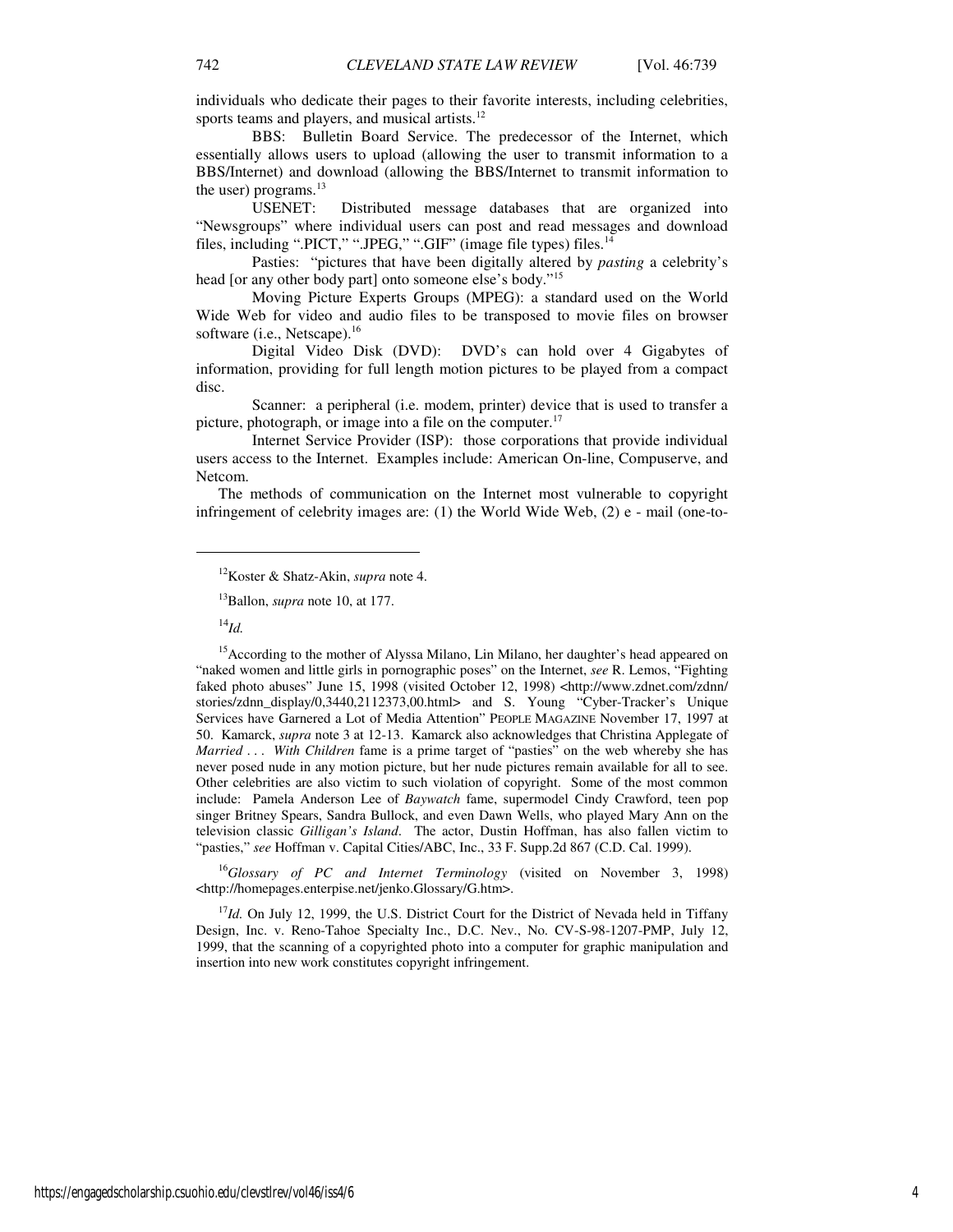1

one messaging) and (3) newsgroups.<sup>18</sup> Still images of celebrities taken from cinematographic works, are one of the most common type of copyright infringement occurring on the Internet. Still images of celebrities, taken from cinematographic works, are one of the most common types of copyright infringement occurring on the Internet.

## *B. Copyright Overview & the Applicability of The Copyright Act to the Internet: A Canadian and U.S. Perspective*

#### 1. Basic Tenets of Copyright Law

In order to understand how copyright law applies to the Internet, specifically cinematographic works, it is necessary to have a basic understanding of the Copyright Acts of both Canada and the United States. Both Acts contain the same essential copyright principles, despite minor nuances in wording. The primary purpose for granting copyright in both countries is to provide for an "economic incentive to authors to create and disseminate their works for the benefit of the public."<sup>19</sup> In Canada, copyright is a federal right<sup>20</sup> which provides the copyright owner "the sole right to produce or reproduce the work or any substantial part thereof."<sup>21</sup> In the United States, copyright is also a federal right<sup>22</sup> giving the author of a work the right to exclude others from doing any of the following five activities:

 $22$ U.S. Const. art. I, § 8, c1.8.

<sup>&</sup>lt;sup>18</sup>There are three other categories of communication which are important, however they will not be discussed in this section. They include: (1) One-to-many messaging-LISTSERV, (2) Real Time Communication—Internet Relay Chat (IRC), and (3) Real Time Remote Computer Utilization—TELNET.

<sup>&</sup>lt;sup>19</sup>M.J. McDonough, *Moral Rights and the Movies: The Threat and Challenge of the Digital Domain* 31 SUFFOLK U. L. REV. 455 at 459 (1997). *See also* Twentieth Century Music Corp. v. Aiken, 422 U.S. 151, 156 (1975) (recognizing that the ultimate aim of copyright law was to encourage artistic creativity for public good).

<sup>20</sup>*Constitution Act, 1982*, being Schedule B to the *Canada Act 1982* (U.K.), 1982, c. 11., § 91 (22).

<sup>&</sup>lt;sup>21</sup>Copyright Act, § 3 (Canada). The "bundle of rights" provided to the copyright holder include: (a) to produce, reproduce, perform or publish any translation of the work, (b) in the case of a dramatic work, to convert it into a novel or other non-dramatic work, (c) in the case of a novel or other non-dramatic work, or of an artistic work, to convert it into a dramatic work, by way of performance in public or otherwise, (d) in the case of a literary, dramatic or musical work, to make any sound recording, cinematograph film or other contrivance by means of which the work may be mechanically reproduced or performed, (e) in the case of any literary, dramatic, musical or artistic work, to reproduce, adapt and publicly present the work as a cinematographic work, (f) in the case of any literary, dramatic, musical or artistic work, to communicate the work to the public by telecommunication, (g) to present at a public exhibition, for a purpose other than sale or hire, an artistic work created after June 7, 1988, other than a map, chart or plan, (h) in the case of a computer program that can be reproduced in the ordinary course of its use, other than by a reproduction during its execution in conjunction with a machine, device or computer, to rent out the computer program, and (i) in the case of a musical work, to rent out a sound recording in which the work is embodied and to authorize any such acts.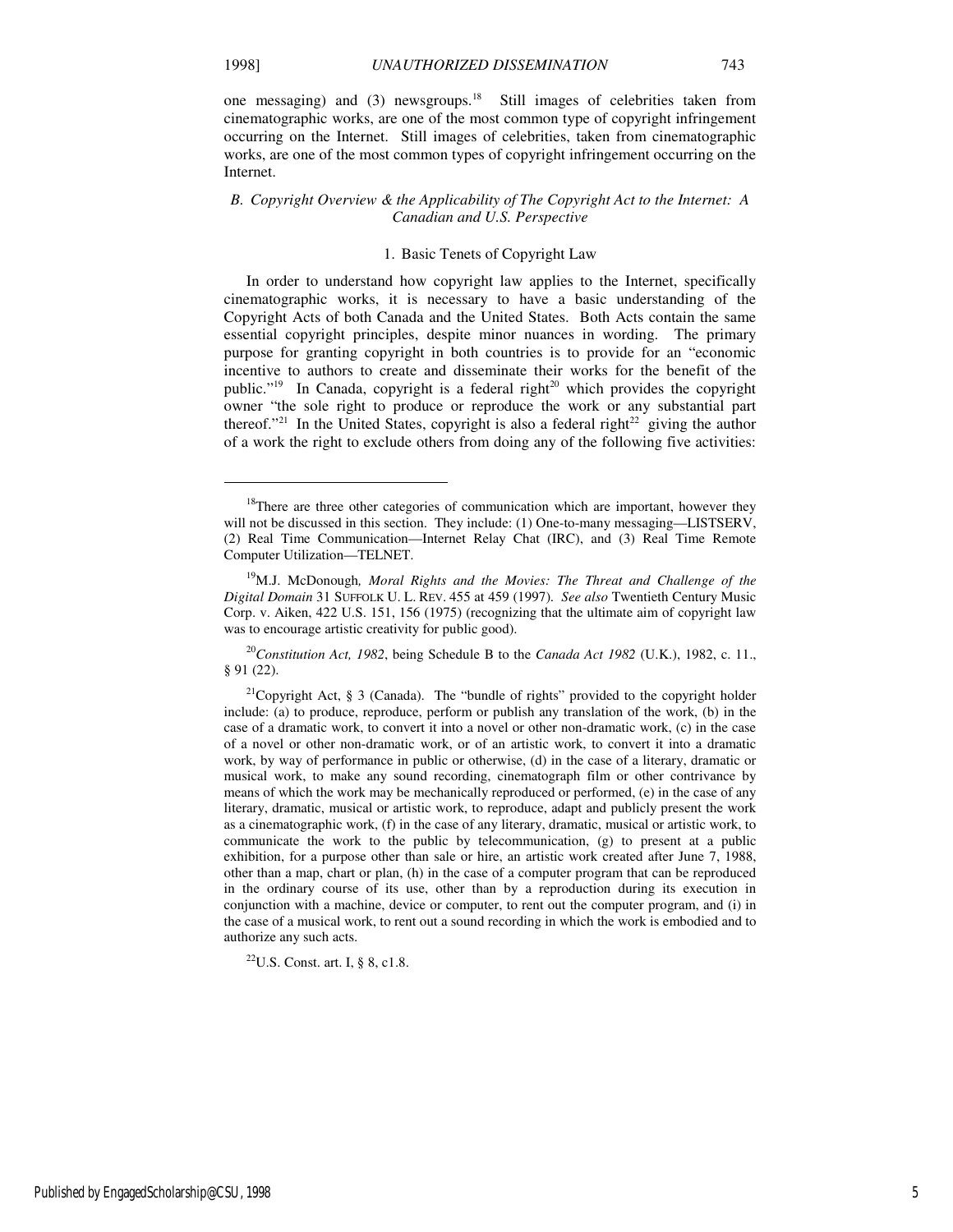(1) reproduction; (2) adaptation; (3) distribution; (4) performance in public; or (5) display in public. $23$ 

Copyright protects original expressions with a modicum of creativity and does not protect abstract ideas.<sup>24</sup> According to the landmark U.S. decision *Feist Publications v. Rural Telephone Service*, a small amount of skill and labor will satisfy the originality (creative) requirement.<sup>25</sup> Copyright subsists for every original (1) literary, (2) dramatic, (3) musical or (4) artistic work in Canada;<sup>26</sup> and for every (1) literary, (2) musical, (3) dramatic, (4) pantomime and choreographic, (5) pictorial, graphic, and sculptural, (6) motion picture and audiovisual, and (7) sound recordings work in the United States.<sup>27</sup> The categories of copyrighted works in the U.S. Copyright Act are relatively narrow, but the four Canadian classifications are broader.

Copyright automatically subsists upon the work's creation even without registration, but the work must be in a "material" and "fixed" form with a permanent character.<sup>28</sup> Both Canada and the United States are members of the Berne Both Canada and the United States are members of the Berne Convention, which provides for international copyright protection in member countries. Hence, the copyright of a U.S. author is valid in Canada and vice versa.<sup>29</sup> The term of copyright protection for work is the life of the author plus the next 50 years.<sup>30</sup> Copyright protection of a cinematographic work lasts for 50 years from the end of the calendar year of the first publication of the cinematograph.<sup>31</sup>

## 2. Copyright Protection for Cinematographic Works

In Canada, a cinematographic work "includes any work expressed by any process analogous to cinematography whether or not accompanied by a sound track." $32$  The

 $26$ Copyright Act, § 3 (Canada).

 $2717$  U.S.C. § 102 (1996).

<sup>28</sup>*See* Merchandising Corp. of America v. Harpbond Ltd. [1983] FSR 32; S. Burshtein, *Surfing the Internet: Copyright Issues In Canada* 13 SANTA CLARA COMPUTER & HIGH TECH L.J. 385, 395 (1997).

<sup>29</sup>Copyright Act, § 5(1), 5(2) 91 (Canada). The United States recently joined this convention on 1 March, 1989, by way of the Berne Convention Implementation Act of 1988 (Act of October 31, 1988, Pub. L. 100-568, 102 Stat. 2853).

<sup>30</sup>Copyright Act, § 6(1) (Canada); 17 U.S.C. § 302(a) (1996).

 $31$ Copyright Act, § 11.1 (Canada).

 $32$ Copyright Act, § 2 (Canada).

 $\overline{a}$ 

<sup>23</sup>17 U.S.C. § 106 (1996); J.T. McCarthy, *McCarthy's Desk Encyclopedia of Intellectual Property*, (Washington, D.C.: BNA Books, 1995).

<sup>&</sup>lt;sup>24</sup>Baker v. Selden, 101 U.S. 99, 106 (1879).

 $^{25}$ Feist Publications v. Rural Telephone Service, 499 U.S. 340 (1991). Otherwise coined as the "sweat of the brow" doctrine. In Canada, the case of *British Columbia Jockey Club* v. *Standen* (1985), 8 C.P.R. (3d) 283 (B.C.C.A.) has also ruled that "skill and labour" is sufficient to generate a copyright interest. In spite of the low threshold requirement that *Feist*  has ruled on, U.S. courts have developed the "merger doctrine" in which certain works are uncopyrightable, *see* Morrissey v. Proctor & Gamble 379 F. 2d 675 (1967).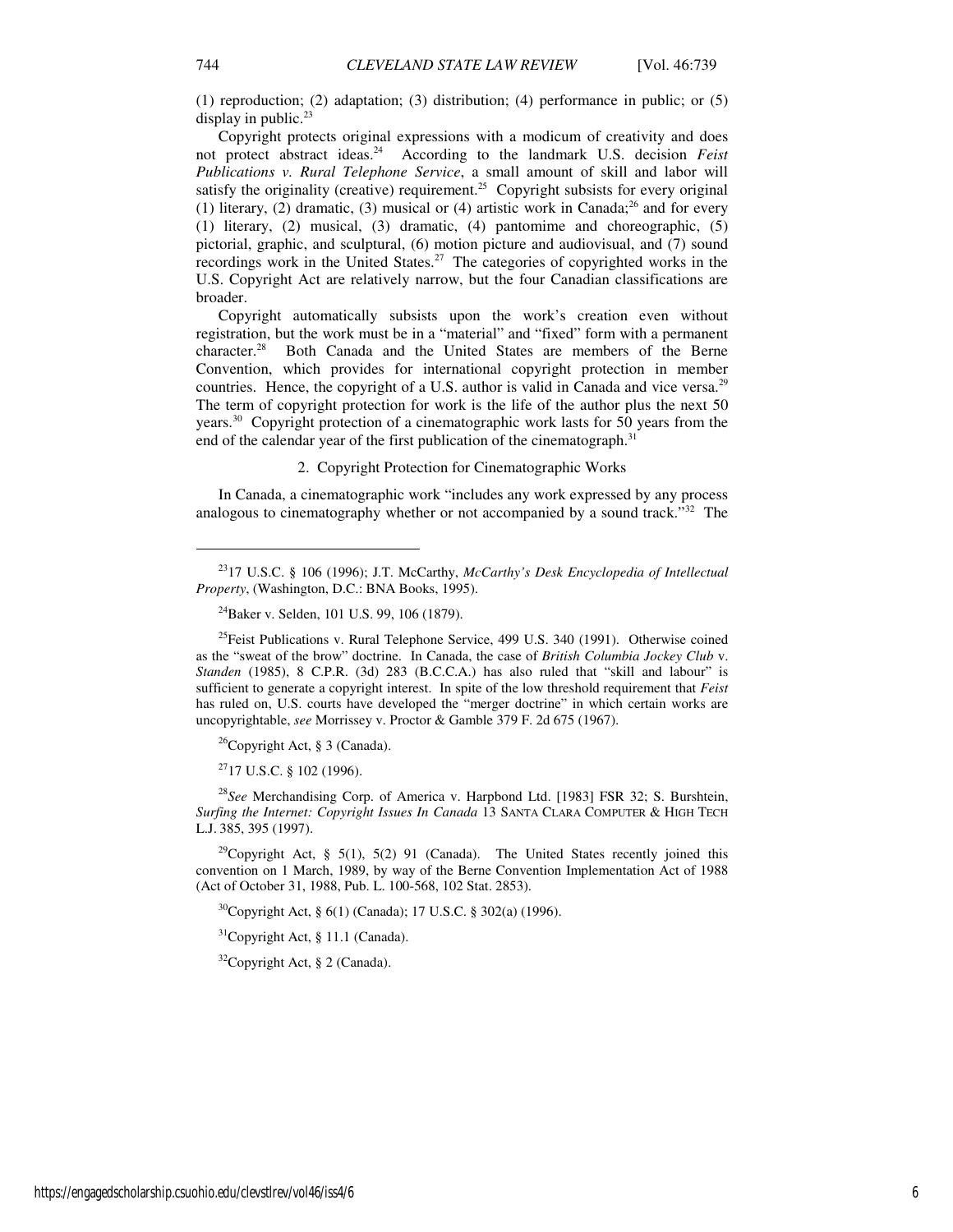Copyright Act of Canada classifies cinematographic works under either the dramatic or artistic category of protected works.<sup>33</sup> Dramatic works include works with a story line. Artistic works include such works as still photographs where there is no element of drama.<sup>34</sup> The U.S. Copyright Act has a separate category for motion pictures as a protected audiovisual work, and defines motion pictures as "audiovisual works consisting of a series of related images which, when shown in succession, impart an impression of motion, together with accompanying sounds, if any."<sup>35</sup> As with the other categories of protected works, the copyright owner has the exclusive right (other than by license) to reproduce, adapt and publicly present the work by cinematograph. $36$ 

As will be further discussed in Part II, those who copy and reproduce copyrighted cinematographic images onto the Internet are infringing the rights of film studios.

3. Applicability of the Copyright of Cinematographic Works to Internet Content

The governments of both Canada<sup>37</sup> the United States<sup>38</sup> have delved into the debate over whether the Internet can be governed by existing copyright law.<sup>39</sup> The consensus is that existing copyright law can fully accommodate the issues and concerns presented by the Internet.<sup>40</sup> According to Sheldon Burshtein, two major studies produced by the Canadian and U.S. governments report that the current situation does not warrant a major reconstruction of traditional copyright principles.<sup>41</sup> However, the Internet poses a new threat for copyright holders, because technology seems to have outpaced current copyright laws. The innovative art of duplication and reproduction of original authored works on the Internet is widespread. No jurisdiction has produced a viable solution to control or legislate the Internet entirely, and those countries that have developed enforcement mechanisms have been very slow to implement them.

<sup>36</sup>Burshtein, *supra* note 28, at 414-15.

<sup>37</sup>*The Challenge of the Information Highway: The Final Report of the Information Advisory Council*, September 1995 [hereinafter *IAHC*].

<sup>38</sup>*White House Information Infrastructure Task Force, Intellectual Property and the National Information Infrastructure: The Report of the Working Group on Intellectual Property Rights, Executive Summary 6* (1995) [hereinafter *NII Report*].

<sup>39</sup>Burshtein, *supra* note 28, at 408.

<sup>40</sup>*Id.*

 $\overline{a}$ 

<sup>41</sup>*Id.* at 408-09.

<sup>&</sup>lt;sup>33</sup>Copyright Act, § 11.1 (Canada).

<sup>&</sup>lt;sup>34</sup>Id. Prior to the 1991 Copyright Act Amendment (Canada), those images which did not produce a "negative and photograph" were not included in the cinematographic definition, and hence were not classified as motion pictures. *See* FWS Joint Sports Claimants v. Copyright Bd. (1990), 32 C.P.R. (3d) 97, var'd (1990), 34 C.P.R. (3d) 383, for a further analysis, in which the Copyright Act (Canada) was amended so that videotapes, video disks, etc. (which did not produce images by negative and photographs) were included in the cinematographic definition; Burshtein *supra* note 28, at 413.

<sup>35</sup>17 U.S.C. § 101 (1996).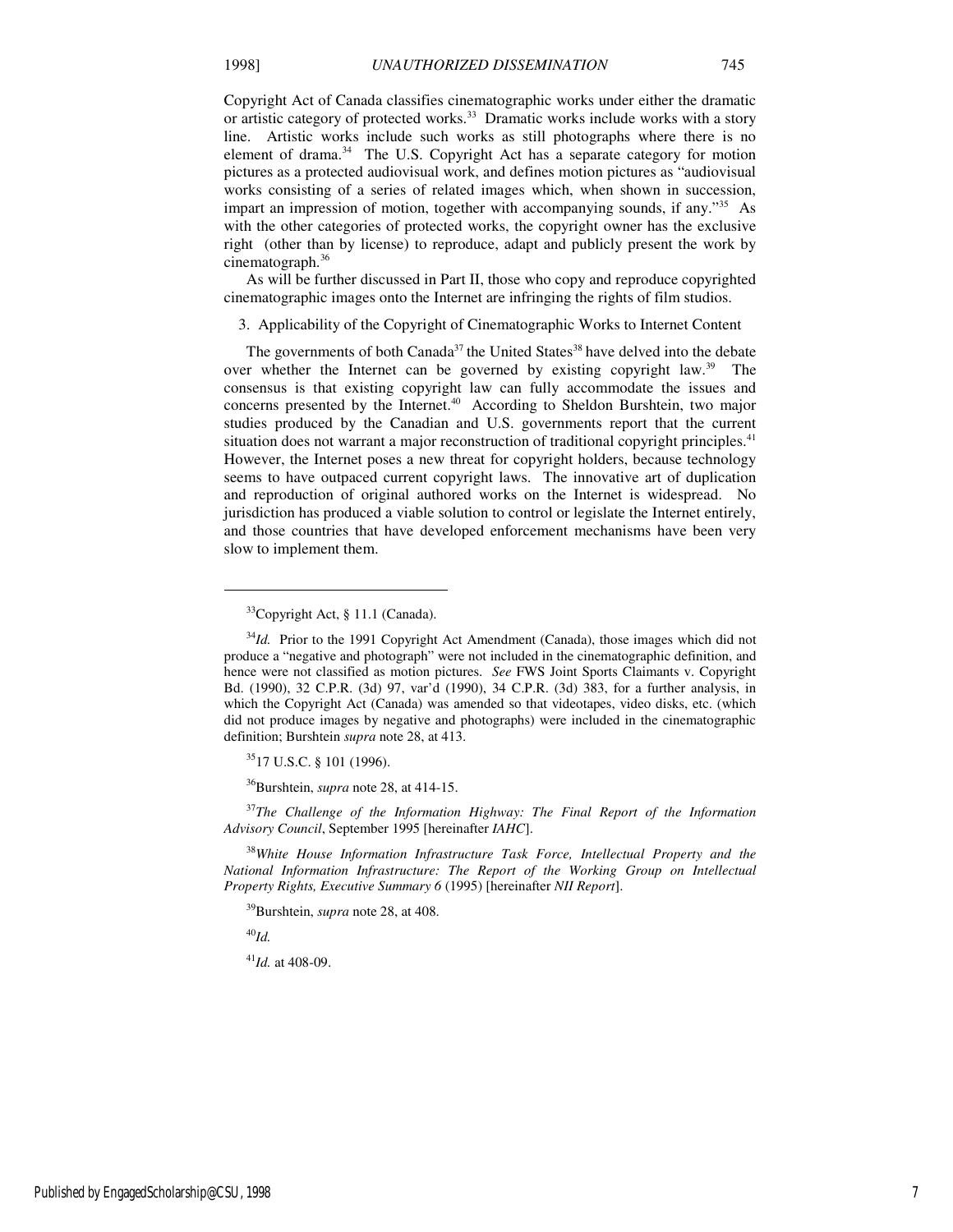Whenever a copyrighted work, such as a cinematographic work, has been reproduced or duplicated without authorization, an infringement occurs.<sup>42</sup> This applies equally to copied images on the Internet. The Internet cannot shield itself behind its assumed identity as a "Wild West" copying culture.<sup>43</sup> Any time a user uploads or downloads information from or to a Web page or BBS, a possible violation of copyright can occur.<sup>44</sup> According to a Florida district court, when a user of the Internet scans a nude picture from *Playboy* magazine into his computer and places that picture onto their Web page or BBS for public display, a violation of copyright has occurred against the registered copyright holder of that image.<sup>45</sup>

Most Internet Web sites that are dedicated to celebrities and motion pictures, contain copyrightable information (text, sound, or images).<sup>46</sup> When ISPs or BBSs provide the forum for uploading and downloading information, they might communicate that information to the *public* by *telecommunication* and violate copyright.<sup>47</sup> One of the "bundle of rights" offered to copyright holders under both the Canadian and U.S. Copyright Acts is "public display."<sup>48</sup> Hence, for a presentation of a cinematographic work on the Internet, to violate the rights of a copyright holder the presentation must be done "publicly."<sup>49</sup> According to Burshtein, a performance of work will not constitute an infringement unless the performance was made in public. The test to determine whether or not a performance is public is the "character of the audience."<sup>50</sup> Some argue that the Internet by its nature is a

1

<sup>45</sup>Playboy Enter. Inc. v. Frena, 839 F. Supp. 1552, 1552, 1557 (M.D. Fla. 1993); *see also* Part II *infra*.

<sup>46</sup>Koster & Shatz-Akin, *supra* note 4, at 19.

<sup>47</sup>Bloom & Denholm, *supra* note 44.

<sup>48</sup>Copyright Act, § 3(1)(e) (Canada); In the U.S. to perform a work "publicly" means: (1) to perform...it at a place open to the public or at any place where substantial number of persons outside of a normal circle of a family and its social acquaintances is gathered; or (2) to transmit or otherwise communicate a performance...of the work to a place specified by clause (1) or to the public, by means of any device or process, whether the members of the public capable or receiving the performance...receive it in the same place or in separate places and at the same time or different times. 17 U.S.C. § 106 (1996).

<sup>49</sup>Burshtein, *supra* note 28, at 415; Playboy Enter. Inc. v. Frena, 839 F. Supp. 1552, 1552, 1557 (M.D. Fla. 1993). In terms of "public performance" *see also* M.M. Wallace, *The Development and Impact of the Digital Performance Right in Sound Recordings Act of 1995,* 14 THOMAS M. COOLEY LAW REVIEW 101, 102 (1997).

<sup>50</sup>Canadian Admiral Corp. v. Rediffusion, Inc., [1954] Ex. C.R. 382 at 396 [hereinafter *Rediffusion*]; Burshtein, *supra* note 28, at 410. According to the *Rediffusion* court, a performance in a private home is not considered a "public performance" under the Copyright Act (Canada). Noting the year of the decision of this case, it would be difficult to apply this

<sup>42</sup>*Id*.

<sup>43</sup>*Id*. at 408; Koster & Shatz-Akin, *supra* note 4 at 18. On the Internet, the speedy form of information transfer and reproduction does very little to protect the interest of copyright holders.

<sup>44</sup>G.A. Bloom & T.J. Denholm, *Research on the Internet: Is Access Copyright Infringement?* 12 C.I.P.R. 337, 343 (1996). There are exceptions however, *see* the Fair Dealing (Canada) and Fair Use (U.S.) discussion *infra* Part II (B) (2).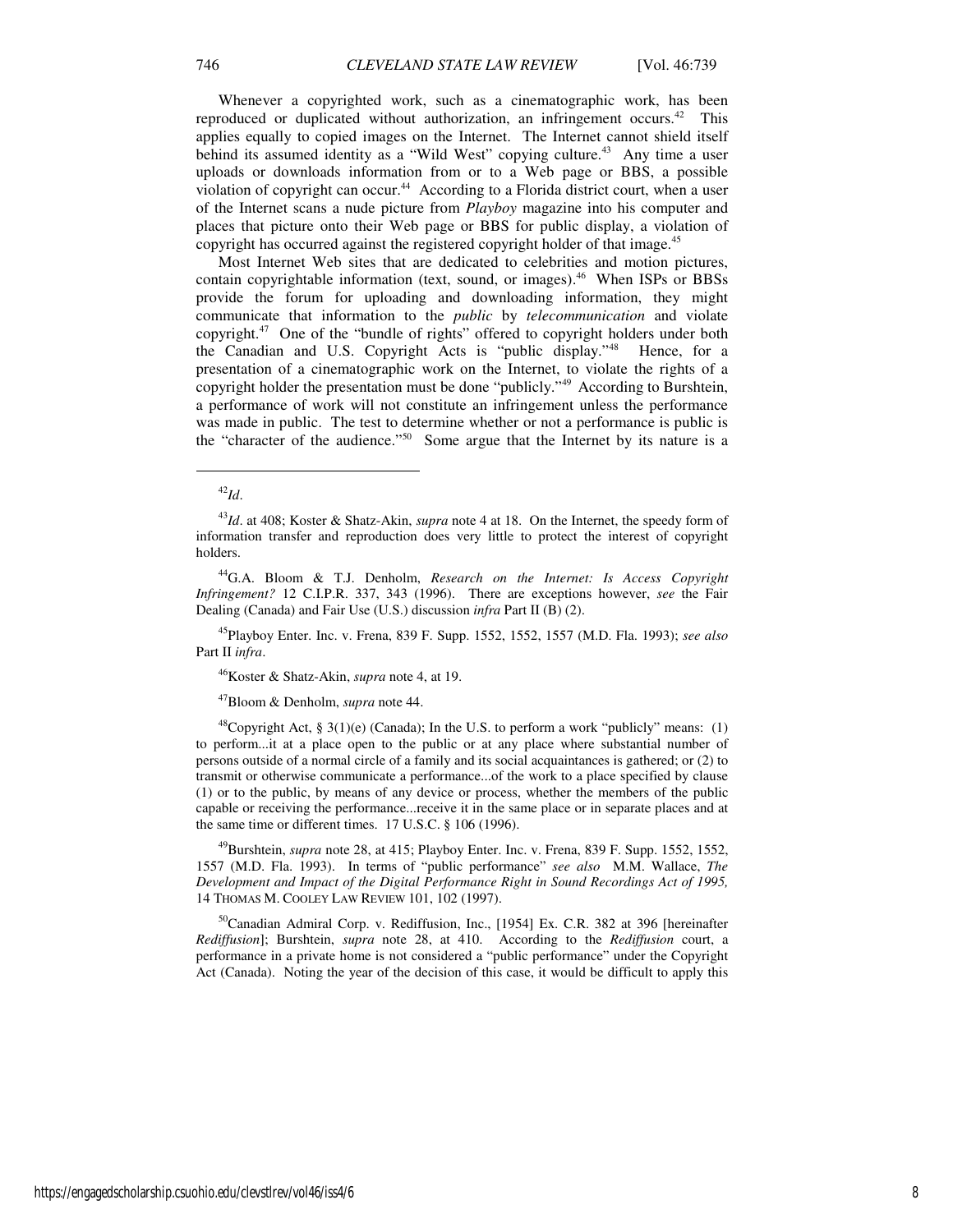publicly accessed network of computers. Although, one can access the Internet privately in the comfort of his own home, the information that one can access is clearly within the public domain. Furthermore, the Internet is a *public* networking system in which it can easily be classified under the "telecommunication" definition of the Canadian Copyright Act.<sup>51</sup> Although no case law has addressed the definition of "public" as it applies to the Internet in Canada,<sup>52</sup> the *Playboy*<sup>53</sup> decision in the U.S. has made it clear that any reproduced or duplicated image from a registered copyright holder that is made available on the Internet is considered a presentation for public display for purposes of the Copyright Act.

## III. PROTECTION OF CELEBRITY IMAGES OVER THE INTERNET: THE RIGHT OF "PUBLICITY" AND COPYRIGHT INFRINGEMENT

Copying of intellectual property is not a modern phenomenon.<sup>54</sup> "Piracy" of works can be traced back to the inception of the *Statute of Anne*. London publishers of that era applied for government protection against the illegal copying of books and manuscripts.<sup>55</sup> Copying in the digital age of the Internet has come a long way from traditional methods of duplication. Today, the unauthorized reproduction of copyrighted works has become more intricate and sophisticated. Individuals, namely celebrities, enjoy the right of commercial exploitation of their image. This section will explore who owns the copyright of cinematographic works, and will discuss how the copyright holder (celebrity or film studio) can enforce its copyright On-line.

## *A. Celebrity or Film Studio? Who Owns the Copyright to a Celebrity's Image on the Internet?*

Before one can appropriately analyze the unauthorized dissemination and copyright infringement of a celebrity's image over the Internet, one must discern whether the celebrity or the film studio owns the copyright. In Canada, the Copyright Act provides that the "author of a work shall be the first owner of the copyright" with the exception of those works made in the course of employment.<sup>56</sup>

<sup>55</sup>*Id.*

-

test under today's modern world of computers and technology. The Internet is a publicly accessed network of computers which is global in nature. By having access to the Internet in the privates of one residence should not exclude the Internet from coming under the ambit of the "public display" provision of the current Copyright Act.

 $<sup>51</sup>$ Copyright Act, § 2 (Canada). "Telecommunications" means any transmission of signs,</sup> signals, writing, images or sounds or intelligence of any nature by wire, radio, visual, optical or other electromagnetic system.

<sup>52</sup>It should be noted that a cable television industry related case *suggests* that an ISP or BBS who cause(s) musical or *visual* representations of dramatic works to be made publicly available on their Web sites or networks to a large number of Canadians, without the authorized consent of the copyright holder, can be considered copyright infringement *see*  Canadian Cable Television Assn. v. Canada (Copyright Board) (1993), 46 C.P.R. (3d) 359.

<sup>53</sup>Playboy Enter. Inc. v. Frena, 839 F. Supp. 1552, 1552, 1557 (M.D. Fla. 1993).

<sup>54</sup>Koster & Shatz-Akin*, supra* note 4, at 19.

<sup>&</sup>lt;sup>56</sup>Copyright Act, §§ 13(1) and 13 (3) (Canada). For the purposes of this paper, it can be assumed that the author of a cinematographic work is the film studio, since the rights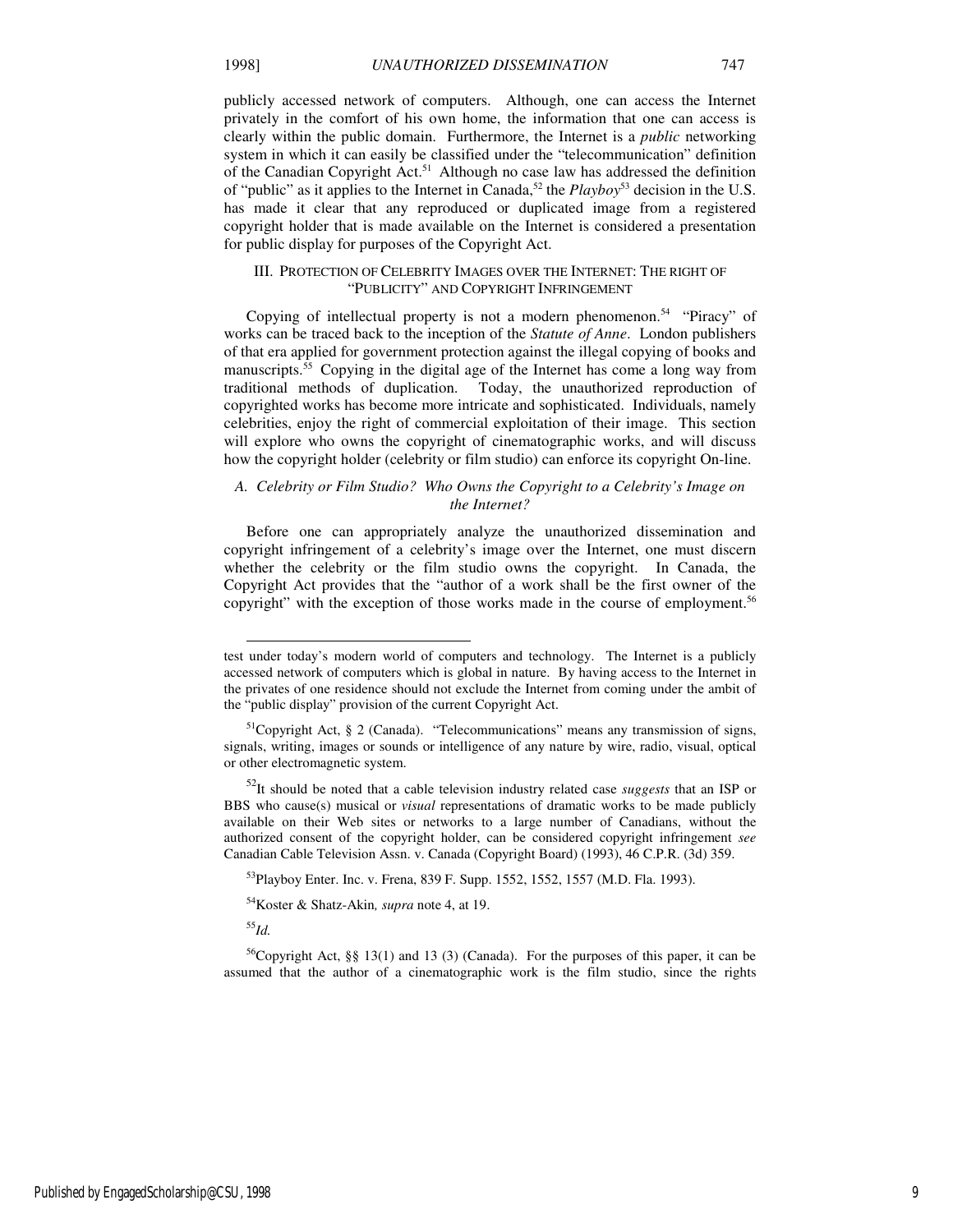Therefore, where the author or actor of the cinematographic work was employed under a contract to write a screenplay or perform in a motion picture, the employer is the first owner of the copyright.<sup>57</sup> For example, if Arnold Schwarzenegger is under contract with Paramount Pictures to perform in the upcoming film, *Terminator III*, the film studio will be the first owner of copyright of his image(s) in the film absent any agreement to the contrary. Section 15 of the Copyright Act of Canada allows for copyright of performers' performances, therefore, the celebrity actor may have copyright protection of his acting work. However, once again, contractual arrangements with the film studio may preclude the celebrity from claiming any copyright in his performance. The same holds true under the Copyright Act and the "work-for-hire" doctrine in the United States.<sup>58</sup> A "work made for hire" is a "work prepared by an employee within the scope of his or her employment."<sup>59</sup>

Thus, whenever a copyright issue arises involving a cinematographic work, it is likely that the film studio, rather than the celebrity, has the power to decide whether or not to pursue an infringement claim.<sup>60</sup> According to Matthew J. McDonough, American [and Canadian] copyright law provides little protection for the rights of individual directors, screenwriters and actors/celebrities, because the copyright resides in the employer film studio. "Should harm befall a motion picture, such as a copyright infringement, film-makers [and celebritys] lack the power to seek redress for the infringement, because the decision to pursue a copyright infringement claim rests with the [film] studio."<sup>61</sup> However, if the celebrity has an agreement with the film studio that purports to protect her "likeness and image" on the screen, this could preclude the film studio from claiming any copyright of that celebrity's image on the Internet.<sup>62</sup> A celebrity can bring a legal action under a number of different theories. One such theory, is the American notion of a celebrity's "right of publicity."

<sup>57</sup>*Id.*

l

<sup>59</sup>17 U.S.C. § 101. *See also* McDonough, *supra* note 19, at 473.

<sup>60</sup>*Id.*

 $<sup>61</sup>Id$ . McDonough argues that the box office receipts and other financial considerations,</sup> not artistic concerns, generally motivate a film studio's decision to pursue copyright action. An alternative strategy suggested by Mitchell D. Kamarck, argues that certain copyright holders will assign the rights (of the images from the motion picture) over to the celebrity in order for the celebrity to pursue legal action.

<sup>62</sup>Kamarck, *supra* note 3, at 14. Kamarck argues that any agreement that requires the celebrity to shed clothes in the motion picture should include: "(1)a designation of who holds the copyright to the nude images; (2) whether the nude portions of the film will be used on the studio's web page to promote the film; (3) who will police the web for unauthorized uses of the pictures; and (4) if someone other than the celebrity own the copyright to the nude pictures, whether that person or entity will transfer the necessary rights to the celebrity to empower the celebrity to police the web."

associated with a film are usually given or transferred to the film production company. *See infra* note 61.

<sup>&</sup>lt;sup>58</sup> "In the case of a work made for hire, the employer or other person for whom the work was prepared is considered the author for purposes of this title, and, unless the parties have expressly agreed otherwise in a written instrument signed by them, owns all of the rights comprised in the copyright." 17 U.S.C. § 201 (a)-(b) (1996).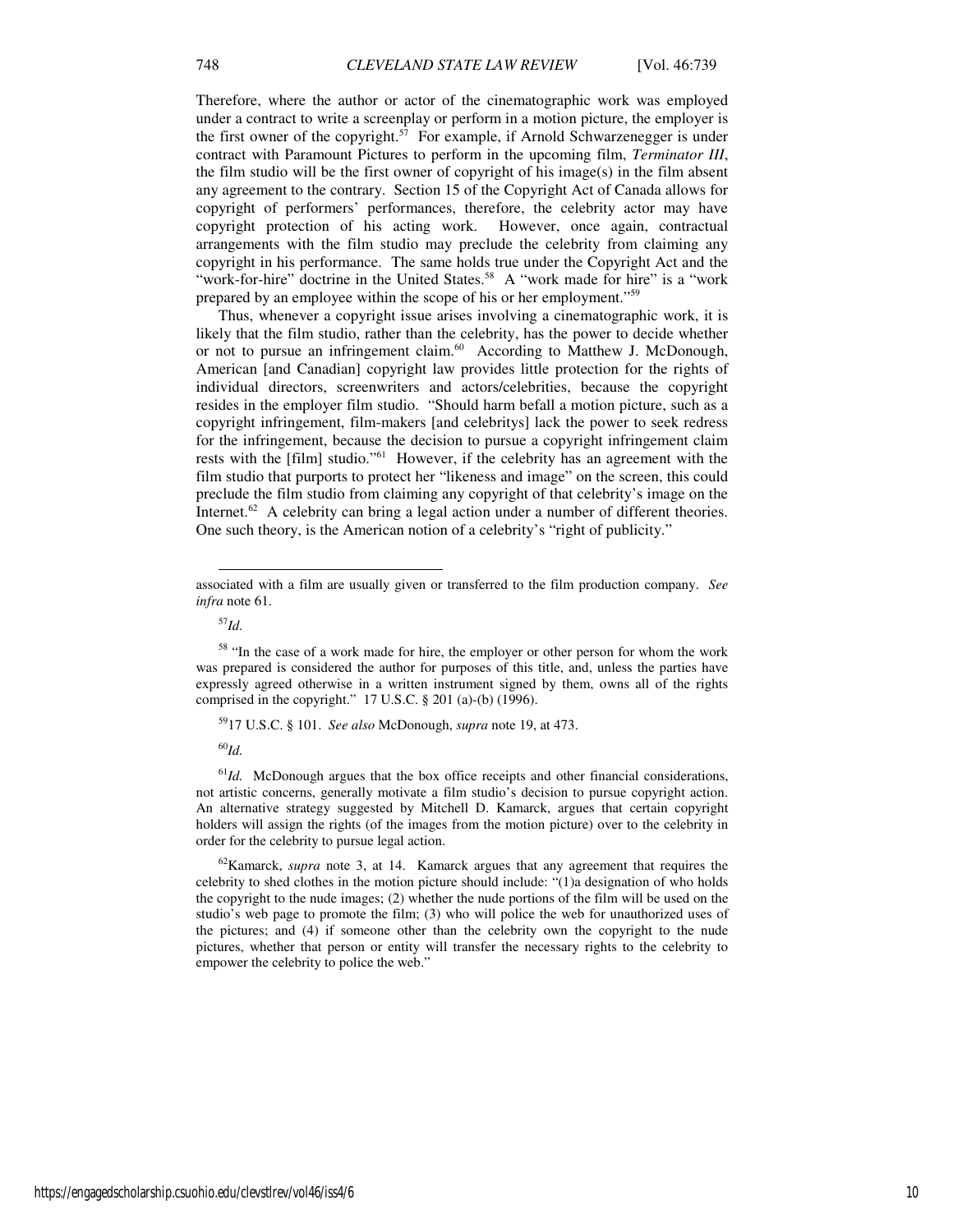## 1. The Celebrity's Right of Publicity "On-line"

The "right of publicity" is the inherent right of every human being to control the commercial value of their image, likeness, persona, or identity.<sup>63</sup> The right was first recognized in the United States about forty years ago. $64$  Famous persons, namely, film stars and professional athletes, generate the most economic value from this right.<sup>65</sup> The right of publicity is violated when one appropriates someone else's name or likeness for the purpose of economic benefit without his consent.<sup>66</sup> There is no federal law concerning the right of publicity, but fourteen states have codified some form of publicity right.<sup>67</sup>

When cinematographic works are inextricably linked to a celebrity and the celebrity's image or likeness is transposed onto the Internet, the celebrity can enforce his or her right of publicity when harm is likely or has occurred already. For example, Alyssa Milano filed lawsuits against two companies for selling nude images of her on the Internet. She claimed, *inter alia*, misappropriation of her right of publicity and copyright infringement.<sup>68</sup> In the *Machinenet* action, Milano claimed that the defendant company was in the business of creating and maintaining pornographic web-sites on the Internet, and that they knowingly exploited Milano's "identity, mark, reputation and other indicia closely related to her...for commercial benefit."<sup>69</sup> In her complaint, Milano, refers to all of her television, film and musical performances in which the defendant has willfully misappropriated her identity, including nude still photographs taken from her numerous motion pictures.

j

<sup>65</sup>Cristina Fernandez, *The Right of Publicity On The Internet* 8 MARQ. SPORTS L. J. 289, 306 (1997). Fernandez argues, that the commercial value in ones identity must be kept in perspective when discussing any claim of a right of publicity because "this is what the right of publicity aims to promote." *Id.* at 293.

<sup>66</sup>Zacchini v. Scripps-Howard Broadcasting Co., 433 U.S. 562, 575 (1977). *See also* J.P. Weingart, *Licensing Celebrity Rights of Publicity in Multimedia Products* 1 MULTIMEDIA STRATEGIST 1, 4; Raysman, *supra* note 64, at 918.

<sup>67</sup>*Id*. There have been numerous cases involving the right of publicity and the On-line environment, *see* Curtis Management Group Worldwide, Inc. v. American Legends et al., Cause No: 49D109607-CP-0995 (Marion County Superior Court, July 17, 1996); National Basketball Association v. Sports Team Analysis and Tracking Systems, Inc., 1996 LEXIS 10262 (S.D.N.Y. July 19, 1996); Stern v. Delphi Internet Servs. Corp., 165 Misc. 2d21, 626 N.Y.S. 2d 694 (Sup. Ct. N.Y. Co. 1995).

<sup>68</sup>Milano v. Machinenet, No. 98-3246, (C.D. Cal. Filed April 27, 1998) [hereinafter *Machinenet*]; Milano v. Eight Ball, Inc., et al. Case No. 98-3245, (C.D. Cal. Filed April 27, 1998) [hereinafter *Eight Ball*]. In late November of 1998, these two cases were settled out of court, with Milano allegedly receiving a five-figure sum from Web marketer Paul Anand and his two British Columbia based companies (*Machinenet* and *A.D.E. Inc.*). *See Alyssa Milano Cleans Up Her Online Image,* PEOPLE Dec. 16, 1998.

<sup>69</sup>*Id.*

<sup>63</sup>McCarthy, *supra* note 23.

<sup>64</sup>Haelan Laboratories, Inc. v. Topps Chewing Gum, Inc., 202 F.2d 866, 868 (2d Cir. 1953). *See also* R. Raysman*, Staying Interactive In The Hi-Tech Environment* 467 PRACTICING LAW INSTITUTE 905, 912 (1997).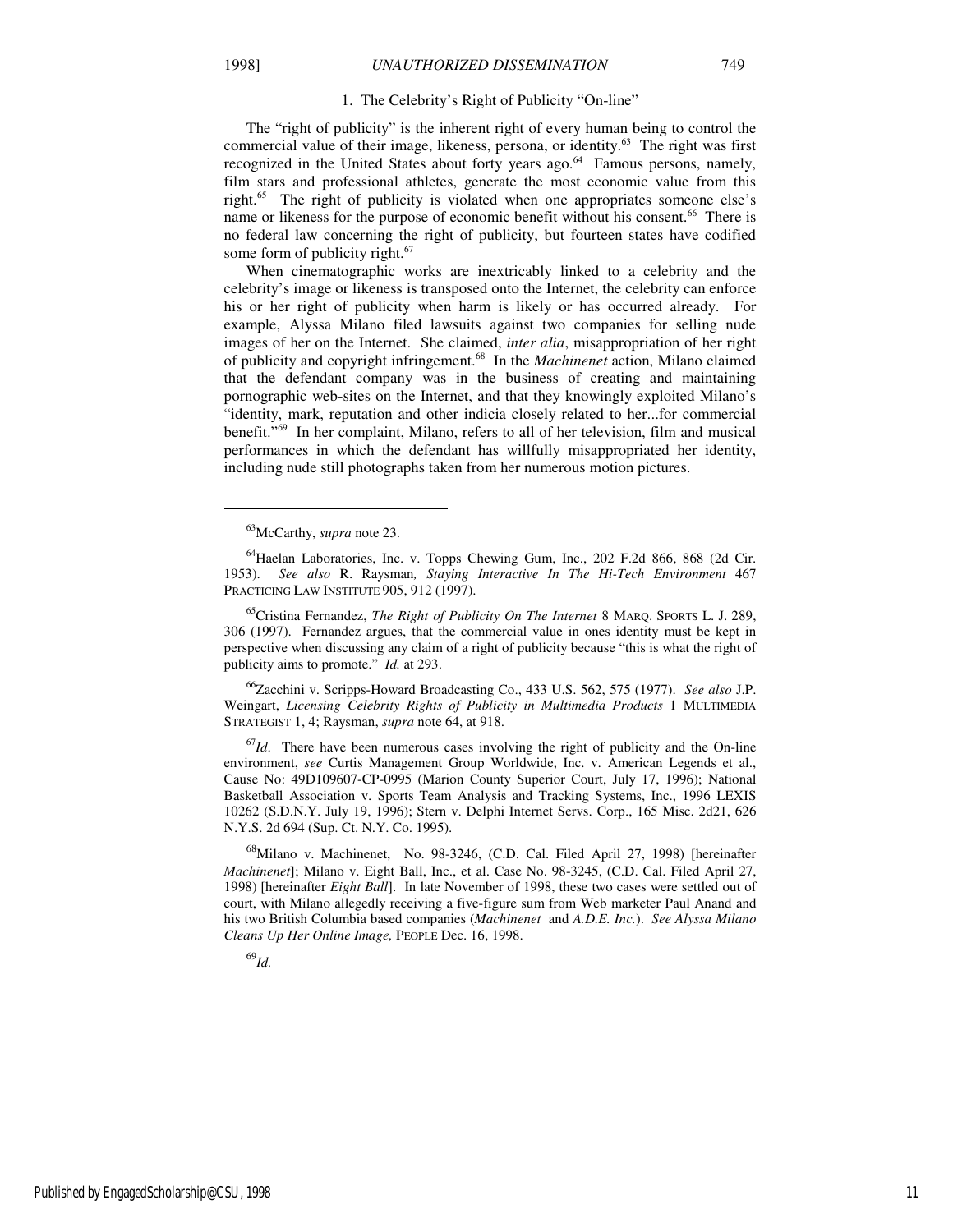Another case involving a celebrity and his right of publicity is *William Bradley Pitt v. Playgirl, Inc.*<sup>70</sup> In this case, involving celebritys Brad Pitt and Gwyeneth Paltrow, a California judge issued a temporary restraining order barring *Playgirl* magazine from distributing its August  $1996$  edition.<sup>71</sup> That particular edition contained nude photographs of the former couple which were surreptitiously taken by an unknown photographer while the two vacationed in the West Indies.<sup>72</sup> The edition reached the newsstands before the order could be enforced, and Pitt's nude image "seemed to zip simultaneously across the Internet at warp speed."<sup>73</sup> The damage was done. The right to commercial exploitation of Pitt's persona was clearly violated without his consent. Invoking Pitt's right of publicity would have been an option but the celebrity and the court did not take this route.

The Oscar Award winning actor Dustin Hoffman is the latest celebrity in Hollywood to obtain a judgment in his favor for the unauthorized dissemination of his famous image. In *Hoffman*, <sup>74</sup> Dustin Hoffman was awarded more than \$3 million dollars in a right of publicity lawsuit against *Los Angeles Magazine*. In the 1982 motion picture *Tootsie*, Hoffman posed as a female dressed in women's clothing to lure an acting position in a soap opera. *Los Angeles Magazine* obtained a photograph of Hoffman as he appeared in the film and without his consent, created a computer generated composite (pastie) of his face and head from that photograph and superimposed it over the body of a model who had been photographed for the magazine article wearing designer clothing never worn by the actor in the motion picture.<sup>75</sup> Judge Tevrizian held that the unauthorized use of Hoffman's computer manipulated image violated the actor's California common law and statutory right o publicity,<sup>76</sup> and *inter alia*, Hoffman's right to control the use of his own likeness was not equivalent to the rights protected by the copyrights in the two photographs.<sup>77</sup>

Conversely, there are arguments flowing the other way in which US courts have refused to recognize a "Digital Right of Publicity."<sup>78</sup> The reason relates to the court's unwillingness to admit that a persona can actually be owned and controlled, and furthermore that a celebrity's image results from a "collective meaning."<sup>79</sup> Additionally, University of Detroit Mercy Law Professor, Lee Goldman, argues that the cause of action for the right of publicity should be abolished, and that individuals

<sup>72</sup>*Id.*

j

<sup>73</sup>M. Baroni, CYBERTIMES, September 27, 1997.

<sup>74</sup>Hoffman v. Capital Cities/ABC, Inc., 33 F. Supp.2d 867 (C.D. Cal. 1999).

<sup>75</sup>*Id*. at 870.

<sup>76</sup>*Id*. at 873.

<sup>77</sup>*Id*. at 875.

<sup>78</sup>Fernandez, *supra* note 65, at 304.

<sup>79</sup>*Id.*

<sup>70</sup>BC 178 503 (Cal.Sup.Ct.La. Co. 1997).

<sup>71</sup>V.A. Kovner et al. *Newsgathering, Invasion of Privacy and Related Torts* 498 PRACTICING LAW INSTITUTE 587, 874 –75 (1997).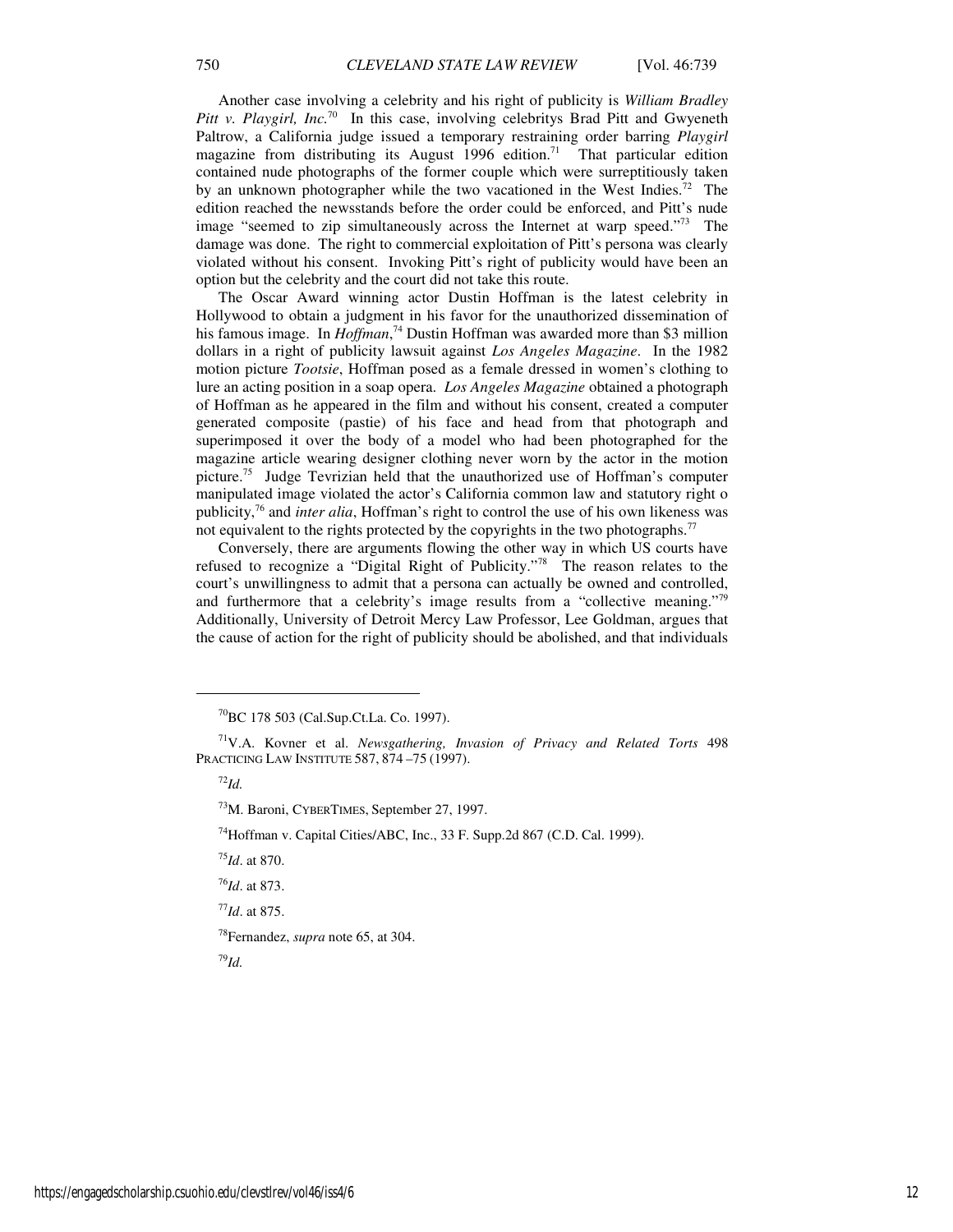should instead be protected by state unfair competition laws (or section 43 of the *Lanham Act*),<sup>80</sup> the tort of misappropriation,<sup>81</sup> or the right of privacy.<sup>82</sup>

In Canada, there is no such inherent federal codified "right of publicity," however, there is a *Federal Privacy Act*<sup>83</sup> which regulates the access and use of information. There are four common law provinces and Quebec which have privacy statutes.<sup>84</sup> In Ontario, the exact parameters of a civil tort of invasion of privacy are still developing, however it is suffice to say that the courts are prepared to: (1) protect individuals from the unjustified intrusions on their privacy; (2) protect the individual's entitlement to be left alone; (3) and to ensure that an individual is free of publicity offensive to his or her private life.

## 2. Misappropriation of Personality

In the alternative, there is a tort of appropriation of personality in Canada. This tort protects two interests, the right of the person who desires privacy not to be the object of publicity for another's benefit without consent, and the exclusive right to the publicity value of one's own persona.<sup>85</sup> In 1973, the Ontario Court of Appeal in *Krouse v. Chrysler Canada Ltd*. <sup>86</sup> recognized that there is a tort of "wrongfully appropriating another's personality." In that case a professional football player learned that his photograph appeared without his consent in connection with the promotion of the defendant's automobiles. At trial, Justice Haines, held that (a) there was an "unauthorized use of [Krouse's] name to the injury of his rights of property;"<sup>87</sup> (b) that there was, in fact, a passing-off and (c) and that the reasoning in *Henderson v. Radio Corporation Property Ltd*. <sup>88</sup> applied. The *Henderson* case stood for the proposition that "without the permission of the respondents, and without any right or justification, the appellant has appropriated the professional reputation of the respondents for its own commercial ends."<sup>89</sup> The Ontario Court of Appeal reversed

<sup>82</sup>Lee Goldman, *Elvis is Alive, But He Shouldn't Be: The Right of Publicity Revisited* BYU L. REV. 597, 598-99 (1992).

<sup>83</sup>R.S.C. 1985, c. P-21.

84Brenda Pritchard and Eric Gross, Gowling, Strathy & Henderson, "Wanted: Personalities – Dead or Alive," Toronto, February 1996. In Manitoba, Saskatchewan and Newfoundland, it is a violation of privacy to use the name, likeness or voice of a person for advertising or trade purposes without authorization. In British Columbia the legislation protects only the name and portrait of the individual.

<sup>85</sup>*Id*.

 $\overline{a}$ 

<sup>86</sup>(1973), 1 O.R. (2d) 255 (Ont. C.A.), rev'g [1970] 3 O.R. 135 (H.C.).

<sup>87</sup>*Id*. at 152.

<sup>88</sup>[1969] R.P.C. (No. 8) 218, [1960] S.R. 576 [hereinafter *Henderson*].

<sup>89</sup>*Supra* note 86, at 151.

<sup>80</sup>15 U.S.C. § 1125(a) (1996).

<sup>&</sup>lt;sup>81</sup>"A judge-made common law form of unfair competition where the defendant has copied or appropriated some item or creation of the plaintiff which is not protected by either patent law, copyright law, or trademark law, or any other traditional theory of exclusive rights." McCarthy, *supra* note 23.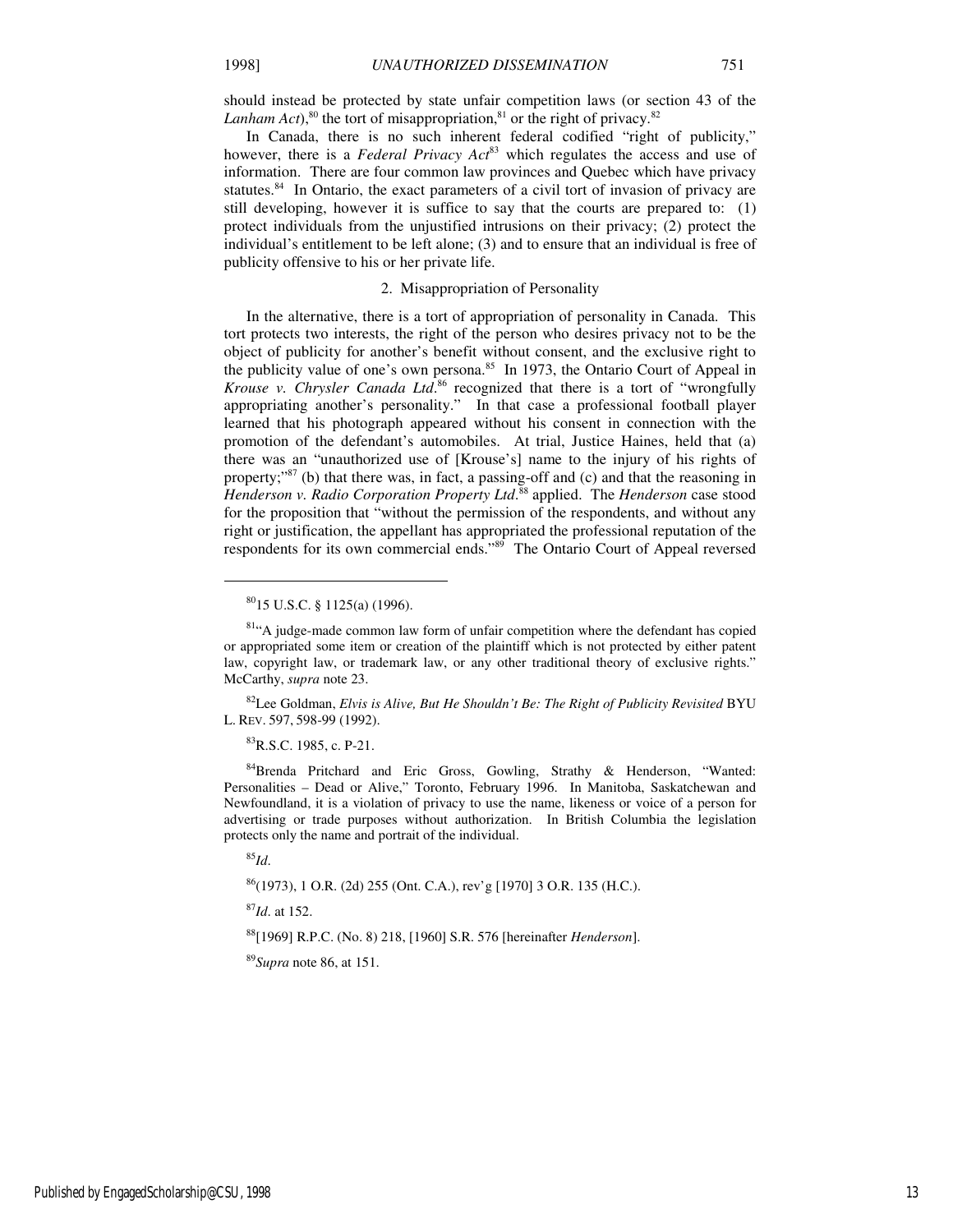the High Court decision, rejecting passing off as a basis for a misappropriation of Krouse's personality. Specifically, Estey, J.Q., held, *inter alia*, "that there was no intent to misappropriate Krouse's personality," Krouse had no endorsement value, and Krouse did not, in the advertisement, expressly or impliedly endorse Chrysler's products.

In a recent case involving the case of *Gould Estate v. Stoddart Publishing Co*., 90 the Ontario Court of Appeal established that a distinction may be drawn between cases in which a person is represented as endorsing some activity or product of the defendant, and cases in which the person is the actual subject of the work, such as a biography. In *Gould*, the Court held that there was no appropriation of personality on those particular facts where a journalist published a book of photographs in interviews with a world famous Canadian pianist after the pianist's death. The reasoning of the Court was that the public had an interest in knowing more about the pianist and the journalist added to his own creativity. Furthermore, the subject of the photographs and written material had no proprietary interest unless there was express interest through a contract or express agreement with the author.<sup>91</sup>

In Canada the implications of the right of publicity or privacy remain sporadic depending on the jurisdiction in which the issue arises. However, the tort of appropriation of personality could be another mechanism for the celebrity to pursue those who disseminate their image without their consent.<sup>92</sup> The U.S. view of the right appears to be more developed, however, there are prevailing arguments against the right itself. In a more traditional sense, copyright infringement seems to lend more plausible explanations and analysis for the unauthorized dissemination of a celebrity's image over the Internet.

## *B. Copyright Infringement and the Internet*

In Canada, the owner of copyright has exclusive rights under section 3 of the Copyright Act. Infringement of copyright occurs when a person does anything that only the owner of copyright has the right to do.<sup>93</sup> To be successful on a claim of copyright infringement in Canada, the plaintiff must meet four requirements.<sup>94</sup>

<sup>91</sup>*Id*. at 551-53.

 $\overline{a}$ 

<sup>92</sup>*See also* Dowell v. Mengen Institution (1983), 72 C.P.R. (2d) 238, (Ont. H.C.); Athans v. Canadian Adventure Camps Ltd. (1977), 17 O.R. (2d) 425 (H.C.); Joseph v. Daniels (1986), 4 B.C.L.R. (2d) 239 (S.C.); Horton v. Tim Donut Ltd. (1997), 75 C.P.R. (3d) 451.

 $93^{\circ}$ Copyright Act, § 27(1) (Canada). This is also known as primary infringement. Secondary infringement occurs where any person: (a) sells or rents out, (b) distributes to the extent to prejudice the owner of copyright, (c) by way of trade distribute, expose or offer for sale or rental, or exhibit in public [(d) possess or (e) import]...a copy of work, sound recording or fixation of a performer's performance or of a communication signal that the person knows or should have known infringes copyright or would infringe copyright if it had been made in Canada by the person who made it.

<sup>94</sup>Ravenscroft v. Herbert and New English Library Ltd., [1980] RPC 193. The requirements include: (1) was the material taken an essential element of the copyrighted work; (2) how much of the material is relevant to copyright; (3) was there an intention on the part of the defendant to copy the work in question, and (4) to what extent were the plaintiff and defendant competing in the said works.

<sup>90</sup>(1998) 39 O.R. (3d) 545 (Ont. C.A.) [hereinafter *Gould*].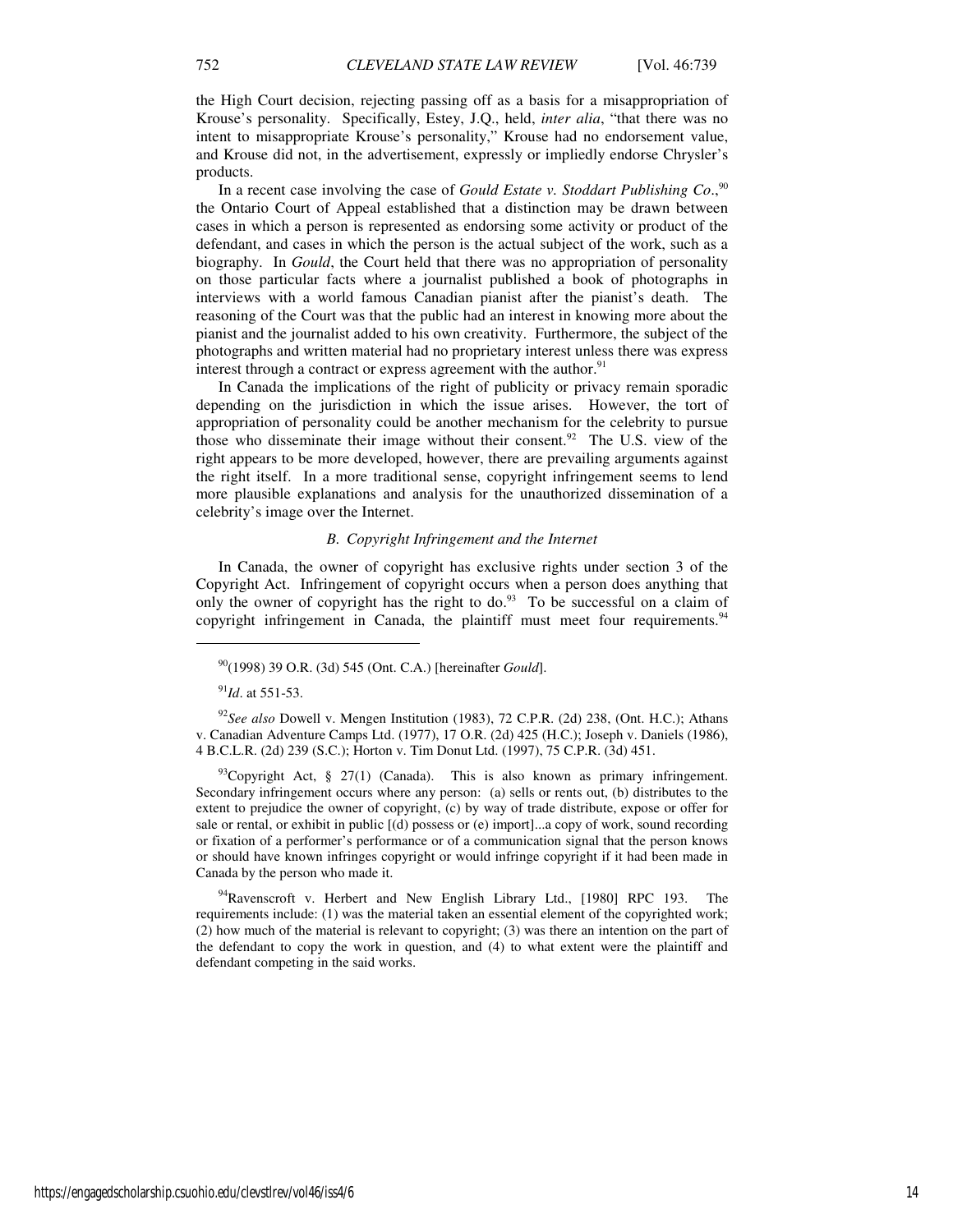Similarly, in the United States, the copyright holder enjoys exclusive rights under sections 106 - 118 of the Copyright Act. Under the American Act, any violation of these exclusive rights is copyright infringement, except where there is express consent by the copyright holder.<sup>95</sup> To prevail on a claim of *direct* infringement, a plaintiff must show two things: (1) ownership of the copyrighted work, and (2) "copying" by the defendant. $96$ 

In the domain of the Internet, there are numerous causes of action for copyright infringement. Whether it be digital duplication of sound recordings or infringement of cinematographic works, the Internet provides for the same, if not more, violations of copyright than traditional methods of copyright infringement. In many cases, as shall be further explained, one can infringe copyright unintentionally.<sup>97</sup> Innocent, accidental or ignorant copyright infringement on the Internet is actionable.<sup>98</sup>

Mitchell D. Kamarck, a lawyer in the field of intellectual property liability on the Internet, has described three groups which are susceptible to copyright infringement: (1) the SYSOPS or Webmasters of individual bulletin boards; (2) the ISPs; and, (3) individual users.<sup>99</sup> The *NII Report*, states that the roles for those who provide for Internet access, namely ISPs and SYSOPS, are continually changing and liability will depend on a 'wait and see' basis. The report states that: "SYSOPS, and to a lesser degree ISPs, must be aware that a court could hold them liable simply for repeated copying of a copyrighted work from their BBS or computer."<sup>100</sup> The report advocates that traditional methods of copyright infringement liability apply in situations involving ISPs and SYSOPS. These traditional methods include (1) direct infringement liability, (2) vicarious infringement liability and (3) contributory infringement liability.<sup>101</sup> The U.S. Copyright Act only provides for liability based on direct copyright infringement.<sup>102</sup> It does not provide for liability for acts by third parties.<sup>103</sup> Case law, drawing from patent law and tort legal theories has provided the

 $97$ Internet Service Providers (ISPs) are most vulnerable to copyright infringement.

<sup>98</sup>Alan P. Segal*, Dissemination of Digitized Music on the Internet: A Challenge to the Copyright Act,* 12 SANTA CLARA COMPUTER & HIGH TECH. L.J. 97, 103 (1996).

<sup>99</sup>M.D. Kamarck, *Understanding Copyright Liability in Cyberspace: A Primer* CYBERSPACE LAWYER (visited October 6, 1998) <http://rmslaw.com/Articles/art53.htm>.

<sup>100</sup>*NII Report, supra* note 38.

<sup>101</sup>For a further discussion on the requirements of these three types of copyright liability see *infra*.

<sup>103</sup>*Id.*

j

<sup>&</sup>lt;sup>95</sup> "Anyone who violates any of the exclusive rights of the copyright owner as provided by § 106 through 118 or of author as provided in § 106A(a), or who imports copies or phonorecords into the United States in violation of § 602, is an infringer of the copyright or right of the author, as the case may be."  $17 \text{ U.S.C. }$  §  $501(a)$  (1996).

 $96$ Feist Publications v. Rural Telephone Service, 499 U.S. 340; Southern Bell Tel. & Tel. v. Assoc. Telephone Directory Publishers, 756 F.2d 801, 810 (11th Cir. 1985); Playboy Enter. Inc. v. Frena, 839 F. Supp. 1552 (M.D. Fla. 1993).

<sup>102</sup>3 M. B. NIMMER & D. NIMMER, NIMMER ON COPYRIGHT, § 12. 04 (1996). *See also* M.A. Shulman, *Internet Copyright Infringement Liability: Is an On-line Access Provider More Like A Landlord or a Dance Hall Operator?* 27 GOLDEN GATE U. L. REV 555, 568 (1997).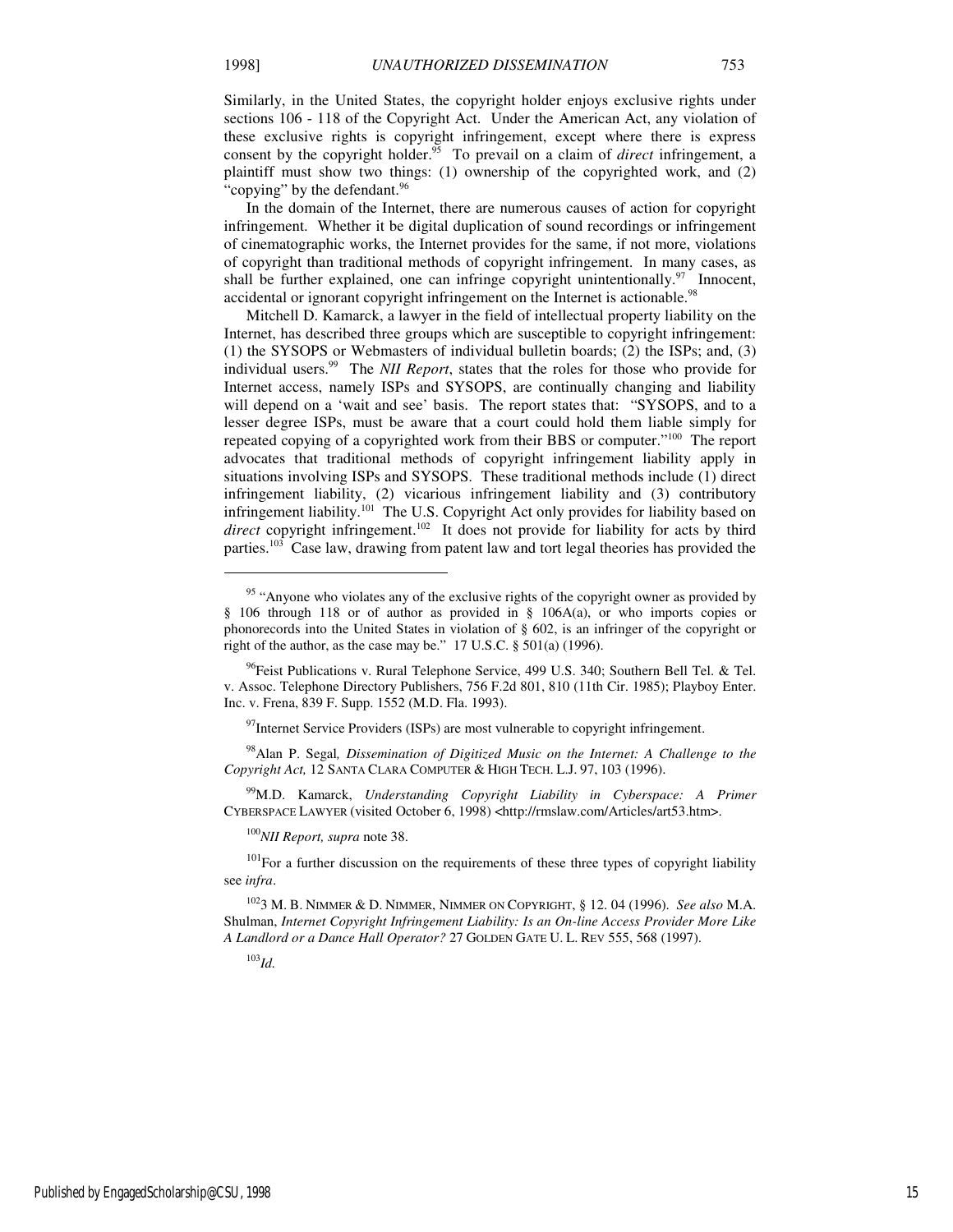basis for contributory and vicarious liability.<sup>104</sup> In Canada there is no cause of action for contributory or vicarious infringement, only primary and secondary infringement.<sup>105</sup> Therefore, celebrity's and film studios that hold copyright in works that appear over the Internet are best off pursuing infringers through these traditional methods of copyright infringement liability developed by statute and common law.

There are relatively few American cases addressing copyright infringement on the Internet, and even fewer cases of copyright infringement pertaining to dramatic works. This section will explore the court's role in finding copyright violations of literary and artistic work over the Internet and discuss how this might apply to copyright violations of cinematographic works.

## 1. Direct, Vicarious and Contributory Infringement Liability

As explained above, a direct (primary) infringer is anyone who violates the exclusive rights within sections  $106 - 118$  of the U.S. Copyright Act,<sup>106</sup> and section 3 of the Canadian Copyright Act. In the U.S., to establish direct copyright infringement, a plaintiff bears the burden of proving ownership of a valid copyright, and that of the essential elements of the original work(s) were copied by the defendant.<sup>107</sup> A copyright registration certificate constitutes prima facie evidence of the validity of a copyright.<sup>108</sup> The standard set by the U.S. courts for direct The standard set by the U.S. courts for direct infringement is strict liability.<sup>109</sup>

#### *a. Cinematographic Works*

Most of the incidents involving copyrighted cinematographic works appearing without consent on the Internet have not led to lawsuits. The first incident involved Paramount Pictures Corporation, a unit of Viacom Inc., and Jeffrey Arind's Star Trek, "Loskene's Tholian" Web page.<sup>110</sup> The film production company sent a cease and desist letter to prevent the web-site from displaying various copyrighted sound and image files from the Star Trek television series and films.<sup>111</sup> "Although

 $10617$  U.S.C. § 501(a) (1996).

<sup>107</sup>NIMMER, *supra* note 102, at § 31.01; Playboy Enter. Inc. v. Frena, 839 F. Supp. 1552, 1556 (M.D. Fla. 1993).

 $10817$  U.S.C. § 410 (c) (1996).

<sup>109</sup>Andrea Sloan Pink, *Copyright Infringement Post Isoquantic Shift: Should Bulletin Board Services Be Liable?* 43 UCLA L. REV 587, 597 (1995).

<sup>110</sup>V.J. Roccia, *What's Fair is (Not Always) Fair on the Internet* 29 RUTGERS L.J. 155, 199 (1997). *See also* R. Kerber, *On-Line Vigilant Copyright Holders Patrol the Internet* WALL ST. J., Dec. 13, 1995 at B1. The web site <http://www.loskene.com> was last visited on November 7, 1998, and no longer features a Star Trek "Tholian" theme. The current theme of the Web Page is "Captain James T. Kirk Singalong Site," which features different Star Trek characters from the TV series singing various songs. When visited, there were images of the crew members of the USS Enterprise which appeared to be official promotional material from the television series from the 1960s.

<sup>111</sup>Roccia, *supra* note 110, at 199.

1

<sup>104</sup>*NII Report*, *supra* note 38. For a description of U.S. vicarious liability see *infra* note 133, and U.S. contributory infringement see *infra* note 135.

<sup>105</sup>*Supra* note 93; Burshtein, *supra* note 28, at 432.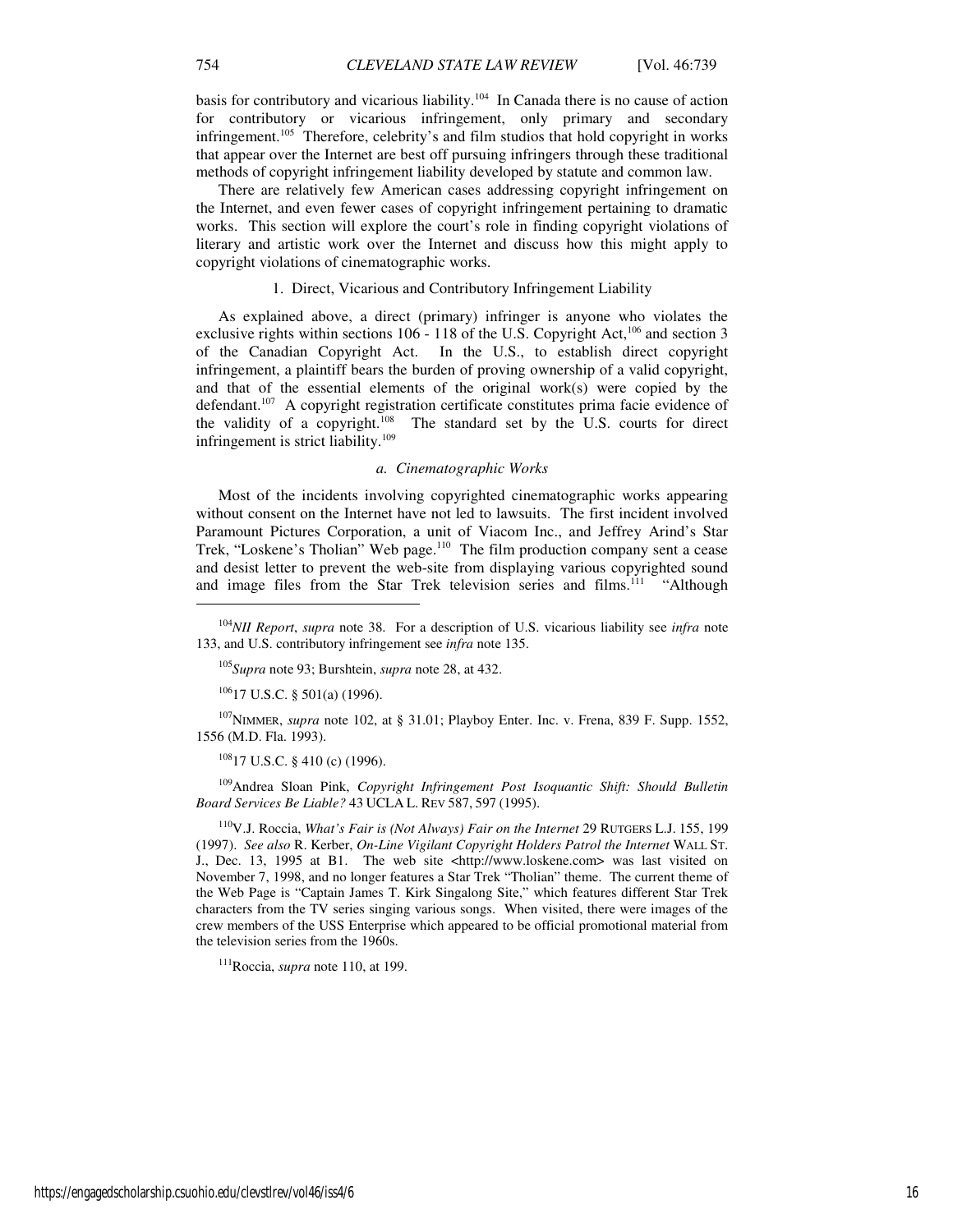Paramount did not object to general discussions of Star Trek over the Internet...posting of copyrighted material such as photographs...sound files, video clips, books or excerpts therefrom were considered [to be] infringement."<sup>112</sup>

The second incident involves the Walt Disney Co., American On-Line, and various other ISPs.<sup>113</sup> Disney charged that Internet Service Providers, such as America On-Line and their individual users, were illegally scanning unauthorized images of their films, *Aladdin* and *Beauty and the Beast*, on to their Web pages.<sup>114</sup> Disney also claimed a direct copyright violation. A third incident involved the film actress, Alyssa Milano. In her complaint against *Eightball Inc.,*<sup>115</sup> the actress and her official photographer, Michael O'Connor, argued that the defendant company produced, sold and marketed pornographic CD-ROMS which included unauthorized copyrighted images of Milano on their pay adult-oriented Web pages. The California District Court has yet to rule on the case.<sup>116</sup>

If one applies the test for direct infringement under Canadian or U.S. law, it is evident that there has been a copyright violation. Under the Canadian test, $117$  the substantive material of Disney, Paramount, and Milano was directly copied and posted onto the Internet without consent of the copyright holder(s). There was no alteration to the Disney and Paramount images, but there were significant alterations to some of Milano's images, including "pasties." Furthermore, the images were wholly copied. These images came from copyrighted cinematographic works (including the Paramount Star Trek television series). Although the infringer may not have had a willful intention to copy the work in question, there are persuasive arguments claim that even innocent infringement may be a cause for copyright infringement.<sup>118</sup> As a result, it is clear that Disney, Paramount and Milano and the ISPs and Webmaster's are not in direct competition with each other since they provide different services.

If one applies the U.S. test for copyright infringement $119$  to the above incidents, it is also clear that a violation of copyright has occurred. "Since direct evidence of copying is usually unavailable in most cases, a plaintiff may prove 'copying' by inferences, by showing that the defendant had access to the copyrighted work and that the allegedly infringing work is substantially similar to the copyrighted work."<sup>120</sup>

j

<sup>115</sup>*Supra* note 68.

<sup>116</sup>*Id.* However, more recently in an unplublished decision, Milano has been awarded \$230,000 by a federal judge, because an Internet site (nudecelebrity.com) posted nude photographs of the film and television actress without her permission. *See* 12/24/98 ORANGE COUNTY (CAL.) REG*.*

<sup>117</sup>*Supra* note 94.

<sup>118</sup>Playboy Enter. Inc. v. Frena, 839 F. Supp. 1552, 1559 (M.D. Fla. 1993*)*; D.C. Comics Inc. v. Mini Gift, 912 F.2d 29 (2d Cir. 1990); Segal, *supra* note 98.

<sup>119</sup>*Supra* note 96.

<sup>120</sup>Shulman, *supra* note 102, at 570.

<sup>112</sup>*Id.*

<sup>113</sup>J. Woo & J. Sandberg, *Copyright Law is Easy to Break on the Internet, Hard to Enforce* WALL ST. J., Oct. 10, 1994, at B6.

<sup>114</sup>*Id.*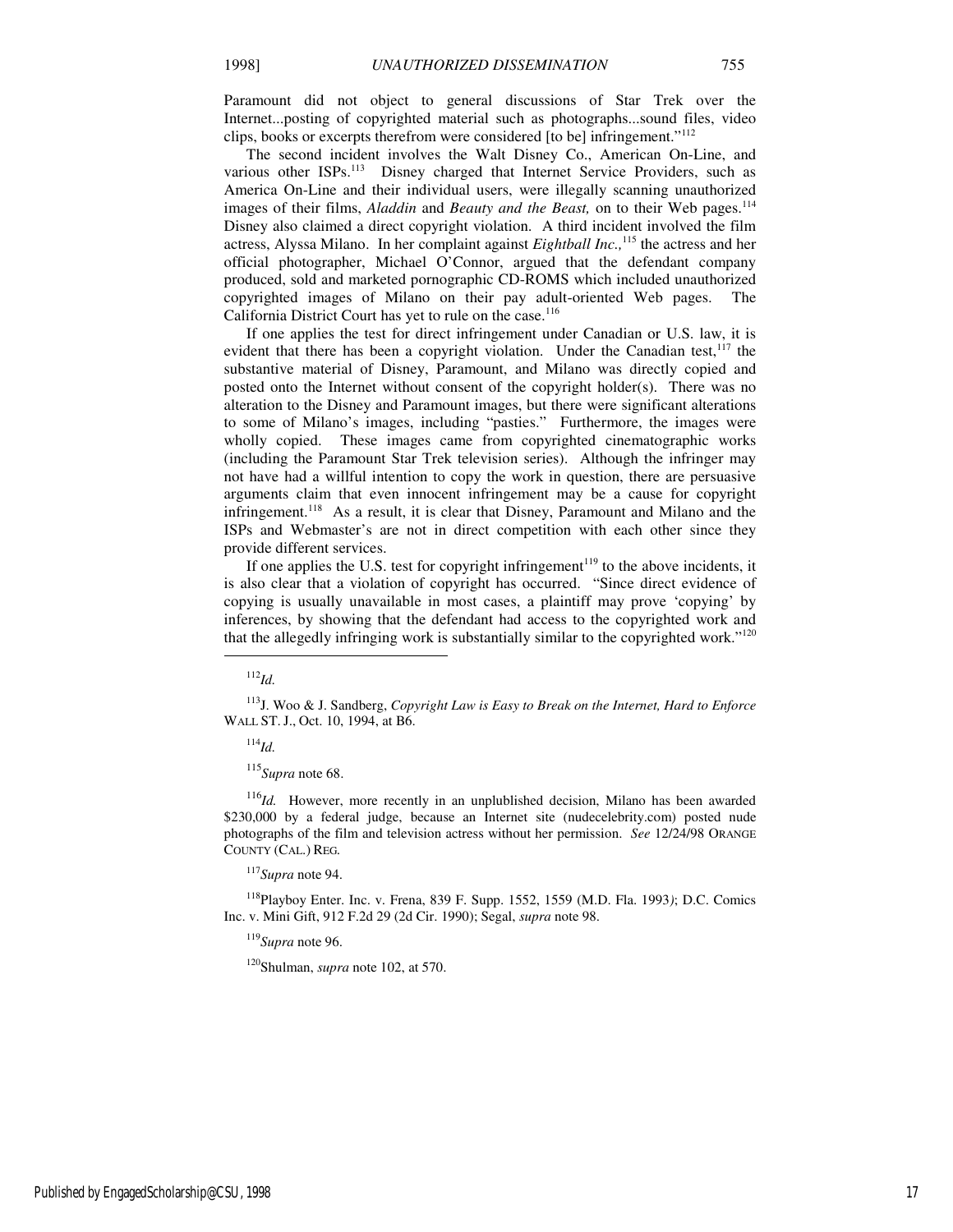Obtaining access to copyrighted cinematographic works is not difficult at all, and copying images from those works is easier than one might think. One can visit a local corner store, rent a film, and easily convert and transpose the film images from VHS format to "GIF," "JPEG," or "MPEG" computer image files on their personal computers.<sup>121</sup> There is software available on the Internet which allows for the such copyright infringement.<sup>122</sup> With the advent of DVD technology, the relative ease in which one can reproduce and duplicate copyrighted images is alarming. Substantial similarity of works is easy to prove in a court of law. As for the second requirement, courts consider "copying" to be any violation of the exclusive rights granted to the copyright holder under sections 106 through 118 of the Copyright Act, and not merely the reproduction right.<sup>123</sup> Of the "bundle of rights" provided under the Act, it is self evident that the individual copyright infringer has violated the "derivative works" (Section 106 (2)) aspect to copying and the part of "[unauthorized] distribution of copies...of copyrighted work to the public by sale ... transfer ... rental . . . lease or lending" (Section 106 (3)).

## *b. Artistic and Literary Works*

Artistic works, $^{124}$  specifically copyrighted photographs, have also been subject to Internet copyright infringement violations. As photographs are synonymous with 'still images' taken from cinematographic works, one can draw analogies between the two types of protected works in infringement analysis. Perhaps the most famous case dealing with artistic copyright infringement and the Internet is the decision of Playboy Enterprises Inc. v. Frena.<sup>125</sup> In that case defendant George Frena operated a subscription computer BBS that displayed unauthorized copied images of Playboy's copyrighted photographs.<sup>126</sup> As part of its subscription service, individual users of the BBS could upload and download images, including the Playboy images. At some point during the upload/download process, the PLAYBOY and PLAYMATE

<sup>123</sup>Shulman, *supra* note 102; *NII Report*, *supra* note 38.

 $125$ Playboy Enter. Inc. v. Frena, 839 F. Supp. 1552 (M.D. Fla. 1993).

<sup>126</sup>*Id.* at 1554.

1

<sup>&</sup>lt;sup>121</sup>A software package available for converting motion pictures to computer image files and movie (MPEG) files is available from Silicon Graphics and its IRIX (TM) - Digital Media Tools Program. This software the enables the user to "capture, edit, record, play, compress, and convert audio, video, or image files." (visited on November 27, 1998) <http://arctic.eng.iastate.edu:88/SGI\_EndUser/MediaTls\_UG/43?DWEB\_NAVHINTS=0,4,2>

<sup>&</sup>lt;sup>122</sup>*Id.* With the advent of "Video Capture Cards" copying images from television or movies is made even simpler. The card basically acts like a data recorder, which fits inside one's personal computer and acts as a converter for watching television or any other audio/video device on a monitor. As a result, one can then transpose the image shown on television onto the computer through the use of the card. Images than can be converted to "MPEG," "JPG", or "GIF" formats.

<sup>124</sup>Copyright Act, § 2 (Canada)—Artistic works include: paintings, drawings, maps, charts, plans, *photographs*, engravings, sculptures, works of artistic craftsmanship, architectural works, and compilations or artistic works. In the United States, artistic works are protected by the Copyright Act under 17 U.S.C. § 102 (a) (5) (1996) (pictorial, graphic and sculptural works.)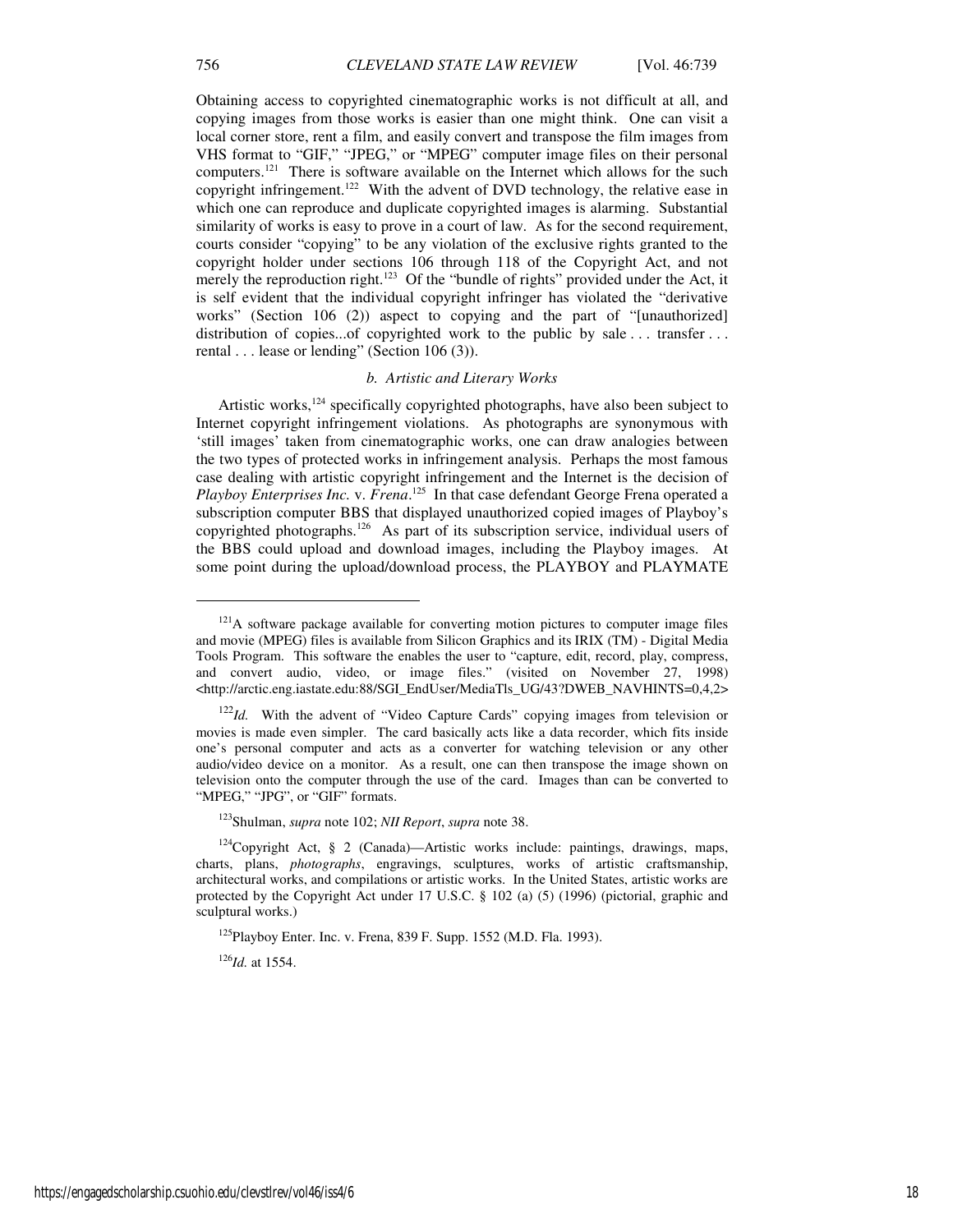trademarks attached to Playboy's copyrighted photographs were altered and replaced with the Frena's name, BBS name and telephone number. These alterations served as identification marks of Frena's BBS image files. At least 170 images that were available on Frena's BBS were taken from fifty of Playboy's copyrighted magazines.<sup>127</sup>

In granting Playboy's motion for summary judgment, the district court held that Frena had directly infringed the magazine's copyright.<sup>128</sup> The court noted, that storing copyrighted photographs in his BBS for subscribed users to download constituted unauthorized distribution of the copyrighted works in violation of Playboy's rights.<sup>129</sup> Furthermore, the court found that Frena's display of the copyrighted photographs constituted a 'public display', and thus violated one of the exclusive rights granted to the copyright holder.<sup>130</sup> Responding to Frena's defense, the court stated that "[i]intent or knowledge is not an element of [direct] infringement."<sup>131</sup>

In a subsequent case, *Playboy Enterprises, Inc. v. Webbworld, Inc.,*<sup>132</sup> the defendant owned and operated a sexually-oriented web-site, and offered its subscribers access to sexually explicit photographs and images obtained from USENET postings at a rate of \$11.95 per month. Included in those images, were those of the copyright holder, Playboy. Although, none of the defendants themselves posted any images onto their Web page, one of the defendants created a computer program which searched predetermined adult "newsgroups" on the WWW and downloaded the sexually explicit images onto the Webbworld home page for subscriber viewing. Judge Barefoot Sanders found the defendants liable, and stated that "Webbworld functioned primarily like a store...," rather than "as a passive conduit of unaltered information." The court rejected the defendant's argument that their Web page was a mere conduit of information, and also found them liable of vicarious infringement.<sup>133</sup> The court stated that "Webbworld exercised total dominion over the content of its site and the product it offered its clientele" and it could not evade liability by claiming helplessness in the face of its "automatic" violation.

<sup>127</sup>*Id.*

j

<sup>128</sup>*Id.* at 1554-59.

<sup>129</sup>*Id.*

<sup>130</sup>*Id.*

<sup>131</sup>*Id.* at 1559.

<sup>132</sup>Civil No. 3-96-CV-3222-H, 1997 U.S. Dist. LEXIS 21264 (N.D. Tex. Dec. 11, 1997) [hereinafter *Webbworld*].

<sup>133</sup>Vicarious Liability involves a plaintiff establishing that a third party [e.g., ISP or BBS]: (1) had the right and ability to control the primary infringer, and (2) received a direct financial benefit from the infringement. Shapiro, Bernstein & Co. v. H.L. Green Co., 316 F.2d 304 (2d Cir. 1963).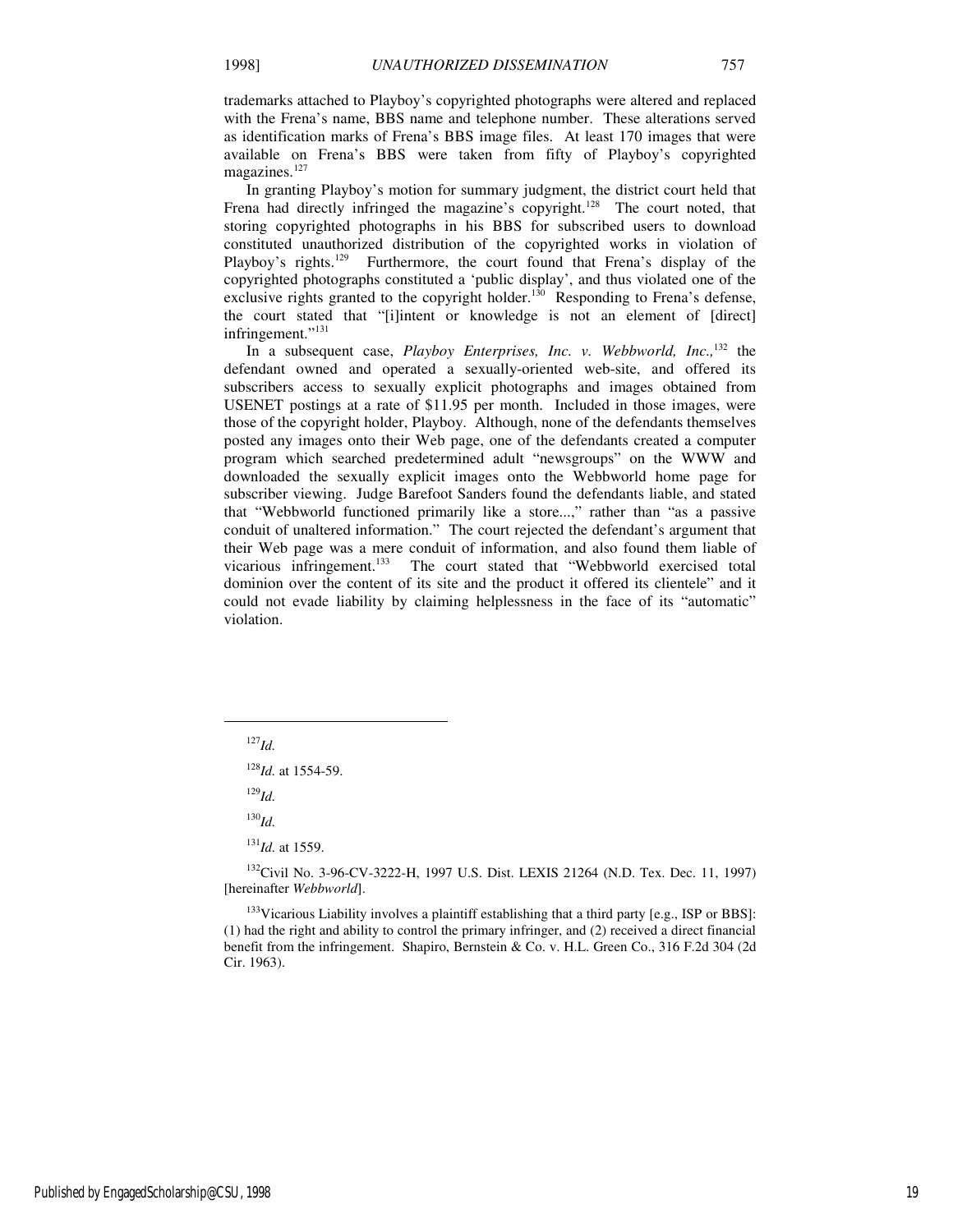ISPs and BBS SYSOPS can also be held contributorialy liable for copyright infringement for providing a forum for computer video games, $134$  on their respective Web pages or BBSs. Contributory liability requires two elements: (1) knowledge of the infringing activity; and,  $(2)$  substantial participation in the infringing conduct.<sup>135</sup> In *Sega Enterprises Ltd.* v *MAPHIA*, <sup>136</sup> a California district court granted a preliminary injunction against the Defendant BBS operator who provided unauthorized copies of the plaintiff's copyrighted video games on his BBS for uploading and downloading by subscribers.<sup>137</sup> The district court found that MAPHIA advertised availability of Sega's video games on its BBS, solicited subscribers to download the video games for a nominal fee, and sold equipment necessary to copy the games.<sup>138</sup> The court concluded that the defendants were contributory infringers based on their "provision of facilities, direction, knowledge and encouragement . . . . "<sup>139</sup>

These three cases provide the necessary precedent and arsenal for celebrities and film studios to pursue copyright infringement actions against those violations which occur On-line. These cases also illustrate how ISPs and BBSs are held directly, vicariously, and contributorialy liable for providing copyrighted images for downloading and uploading. Although copyright owners may have powerful legal arguments against individual users who post unauthorized copyrighted images on the Internet, locating them within the world of "cyberspace" is nearly impossible.<sup>140</sup> "Anonymity is a common and often treasured attribute of life on the Internet."<sup>141</sup> Hence, the only viable solution for celebrities and film studios is to go after the "deep pockets" of the individual ISP and or BBS owners.<sup>142</sup>

Conversely, in defense of individual BBS or network operators, holding them liable for the actions of its subscribers is controversial. This is especially true if one considers the BBS/ISP to be a "passive carrier" rather than an "active carrier" of information, similar to a telephone company.<sup>143</sup> In the United States there is

<sup>137</sup>*Id.* at 687-89.

 $\overline{a}$ 

<sup>138</sup>*Id.* at 683-85.

<sup>139</sup>*Id.* at 686-87.

<sup>140</sup>A.B. Taitz, *Removing Road Blocks Along the Information Superhighway: Facilitating the Dissemination of New Technology by Changing the Law of Contributory Copyright Infringement* 64 GEO. WASH. L. REV. 133, 137 (1995); Shulman, *supra* note 102, at 569.

<sup>141</sup>Koster & Shatz-Akin, *supra* note 4 at 20.

<sup>142</sup>P. GOLDSTEIN, COPYRIGHT LAW AND PRACTICE 713 (1989); Shulman, *supra* note 102, at 569.

<sup>143</sup>*See* Religious Tech. Center v. Netcom On-Line Communication Services Inc., 907 F.Supp. 1361 (N.D. Cal. 1995); Burshtein, *supra* note 28, at 434.

<sup>134</sup>Copyright Act*,* § 2 (Canada)—Literary work includes tables, *computer programs*, and compilations of literary works. In the United States, literary works are protected by the Copyright Act under 17 U.S.C. § 102 (a) (1) (U.S.) (1996).

<sup>&</sup>lt;sup>135</sup>Gershwin Pub. Corp. v. Columbia Artists Management, Inc., 443 F. 2d 1159 (2d Cir. 1971).

<sup>136</sup>857 F. Supp. 679 (N.D. Cal. 1994).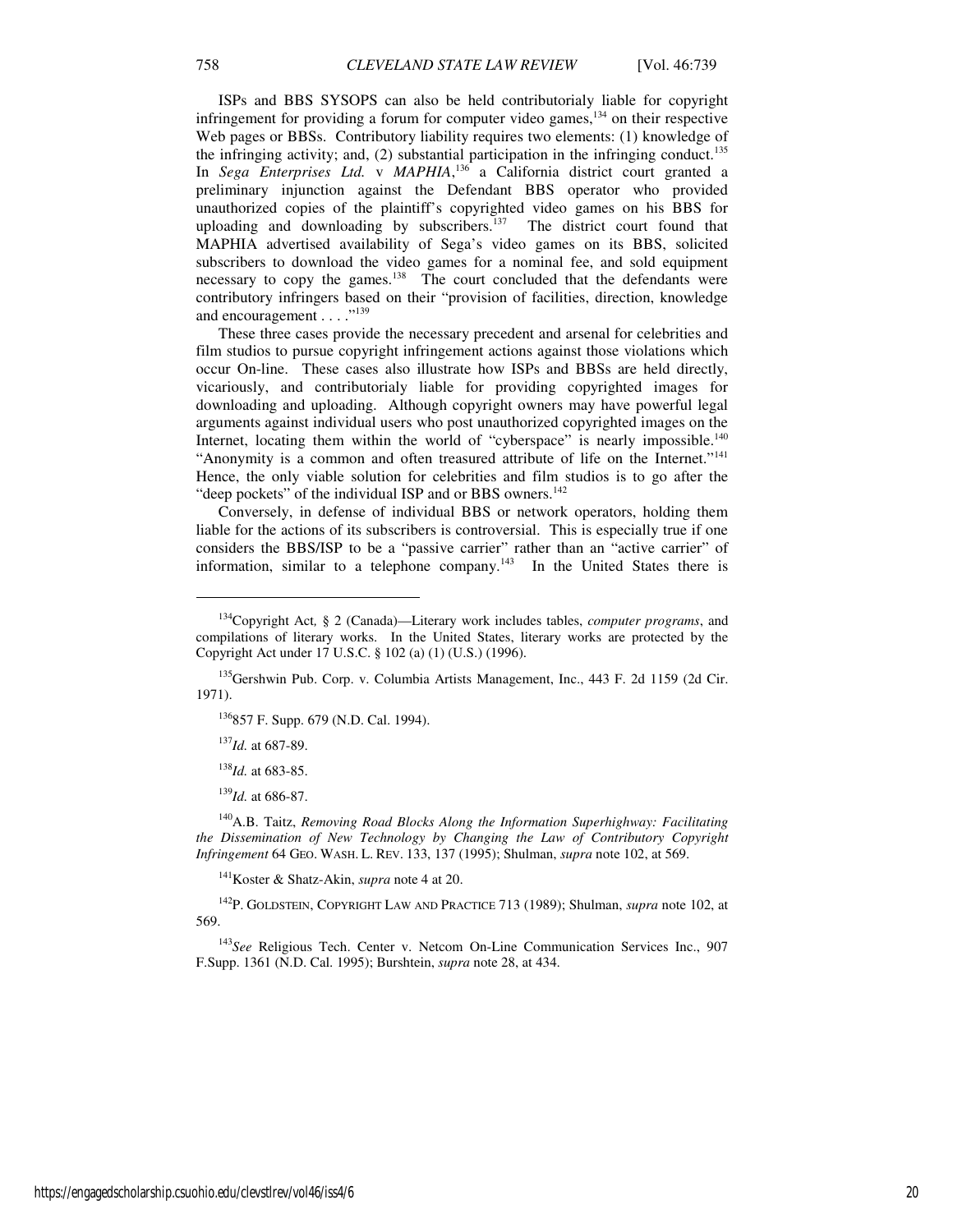legislation that shields On-line access providers from liability for transmitting "obscene materials" if they provide good faith and due diligence to rid their network of the offending material.<sup>144</sup>

## 2. Fair Dealing (Canada) and Fair Use (U.S.) Defenses

In Canada, an action that would otherwise be a copyright infringement will be permissible if the action falls within the defense or exception of "fair dealing."<sup>145</sup> In order for the exception to apply it must be considered "fair" and it must be for one of five specific purposes: (1) private study or research (section 29); (2) criticism or review (section 29.1); (3) newspaper reporting (section 29.2); (4) without motive of gain (section 29.3); and (5) reproduction for instruction (including performances)  $\overline{\text{c}}$  (section 29.4 and section 29.5).<sup>146</sup> The test of fair dealing is *purposive*, it is not simply a "mechanical test of measurement of the extent of copying involved."<sup>147</sup> Although the underlying purpose of the Fair Dealing and the equivalent U.S. Fair Use doctrine<sup>148</sup> are the same, there are important differences.<sup>149</sup> The fair use defense applies where a work is used "for purposes such as criticism, comment, news reporting, teaching ... scholarship or research ...  $\cdot$ <sup>150</sup> There are four statutory factors which the courts must address to ascertain whether a use of copyrighted work is considered to be "fair use":  $(1)$  the purpose and character of the accused use;  $(2)$ the nature of the copyrighted work; (3) the importance of the portion used in relation to the copyrighted work as a whole; and, (4) the effect of the accused use upon the potential market for or value of the copyrighted work.<sup>151</sup>

In the context of unauthorized cinematographic works appearing on the Internet, it would be difficult for an infringer to fall under one of the permitted uses established under the fair dealing and fair use exceptions, because many of the cinematographic images that appear are the Internet are illegitimate and for commercial benefit. It is rare for the naked image of a celebrity, directly copied from a motion picture, to appear on the Internet for an educational purpose or for the

 $147$ Allen v. Toronto Star Newspapers Ltd. (1997), 36 O.R. (3d) 201 (Ont. C.A.). This is a recent view of the fair dealing defense from the Ontario Court of Appeal. The law in Canada with respect to this area of the law has not been extensively developed.

148<sub>17</sub> U.S.C. § 107 (1996).

<sup>149</sup>Bloom & Denholm, *supra* note 44, at 346-50. The Canadian Fair Dealing exception is a more restrictive view, and it is unlikely that the defense will be allowed without the express consent of the copyright holder. Whereas the Fair Use doctrine allows for a broader view of copyright defense, and multiple duplication may be permitted under the doctrine.

<sup>150</sup>*Supra* note 142.

<sup>151</sup>*Id.*

1

<sup>144</sup>Telecommunications Act of 1996, Pub. L. 104-104, 110 Stat. 56 (1996); *The IAHC Report* follows the guidelines set by the U.S., in claiming that the Copyright Act be amended so that no owner or operator of a BBS should be held liable for copyright infringement if they were unaware of the material offending copyright and they took good efforts to limit the copyright abuse; Burshtein, *supra* note 28, at 439-40.

 $145$ Copyright Act, § 29 (Canada).

<sup>146</sup>*Id.*; Bloom & Denholm, *supra* note 44, at 346.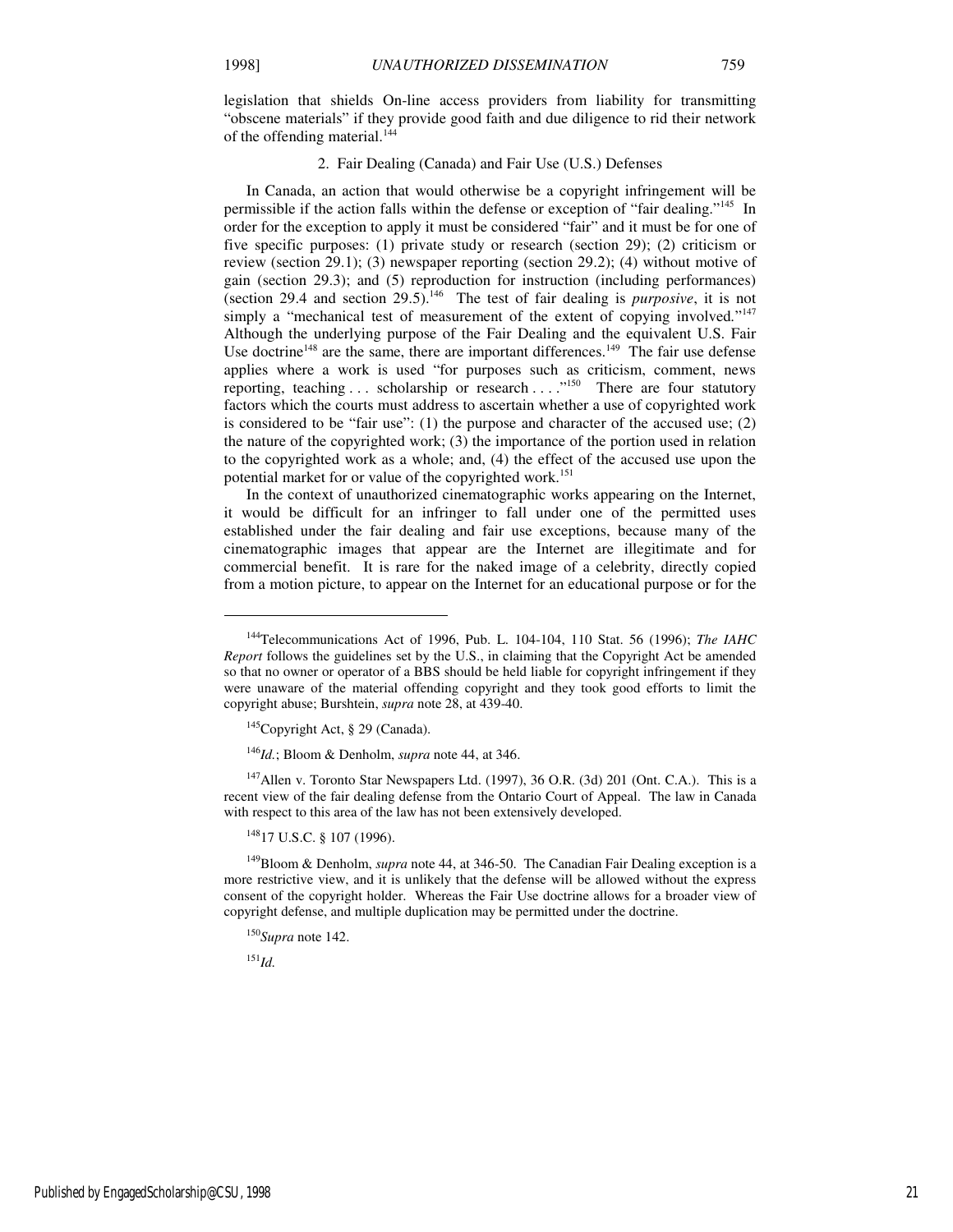public interest. In most instances, the reason for posting explicit images of celebrities is "motive of gain." For example, in a majority of cases, nude celebrity images are posted on a Web page in the form of "banner" advertisements<sup>152</sup> to lure potential customers to join a pay adult-oriented site, or to generate a substantial volume of visits (also known as "hits") to that Web page. This is to allow advertisers to market their product (usually other sexually oriented Web pages) to would-be visitors.

A defense of fair use (and fair dealing) would also be difficult for ISPs and BBSs SYSOPS to establish as is evident in the *Netcom* case.<sup>153</sup> In *Netcom*, the Church of Scientology filed an action against a former member, Dennis Erlich, a BBS, and Netcom, an ISP providing Internet Access. The church alleged that Erlich posted confidential copyrighted church information onto the BBS through Netcom.<sup>154</sup> The court held that neither the BBS nor Netcom directly infringed the copyright or were liable for vicarious infringement, but they denied the defendants motion for summary judgment on the contributory infringement. As for Erlich, the court found that his extensive copying and lack of accompanying criticism, of copyrighted materials did not constitute a fair use defense. The court held that is was a question of fact whether Netcom and the BBS had valid fair use defenses. Thus, one could argue as in *Netcom*, that if a individual user posts a unauthorized copyrighted image from a cinematographic work on the Internet along with a detailed criticism which serves the "public interest," it could be considered fair use or fair dealing.<sup>155</sup>

## IV. ALTERNATIVE SOLUTIONS TO ALLEVIATE CELEBRITY AND CINEMATOGRAPHIC COPYRIGHT MISUSE ON THE INTERNET

## *A. Existing Solutions: Strengths and Weaknesses*

There are many legal theories with which a celebrity or film studio can go after an infringer of their copyright on the Internet. Using the Copyright Act is just one method. In most situations sending a standard cease and desist letter to the Webmaster or SYSOP of a BBS may do even more damage to the reputation of a celebrity or film studio.<sup>156</sup> The Internet community is closely knit, especially amongst those who have dedicated themselves to specific interests Web pages.

<sup>154</sup>*Id.* at 1365-66.

<sup>155</sup>Koster & Shatz-Akin, *supra* note 4, at 19.

<sup>156</sup>*Id.* at 21.

1

<sup>&</sup>lt;sup>152</sup>Banner Ads are the equivalent of commercial billboards. Specifically, a banner ad is a rectangle graphic (in ".jpg" or ".gif" format) which is often animated, advertising a product or service. Advertisers sometimes count banner "views," or the number of times a banner graphic image was downloaded over a period of time. According to Banner-ads.com, banner ads are "currently the most successful form of Web advertising and generate a considerable amount of traffic ("hits") for commercial web-sites (secondly to search engines)." Approximately, \$367 million dollars was spent on Web advertising in 1996, and much of it included banner advertisements. (last visited October 2, 1999) <www.bannerads.com/what.htm>.

<sup>&</sup>lt;sup>153</sup>Religious Tech. Center v. Netcome On-Line Communication Services, 907 F. Supp. 1361 (N.D. Cal. 1995).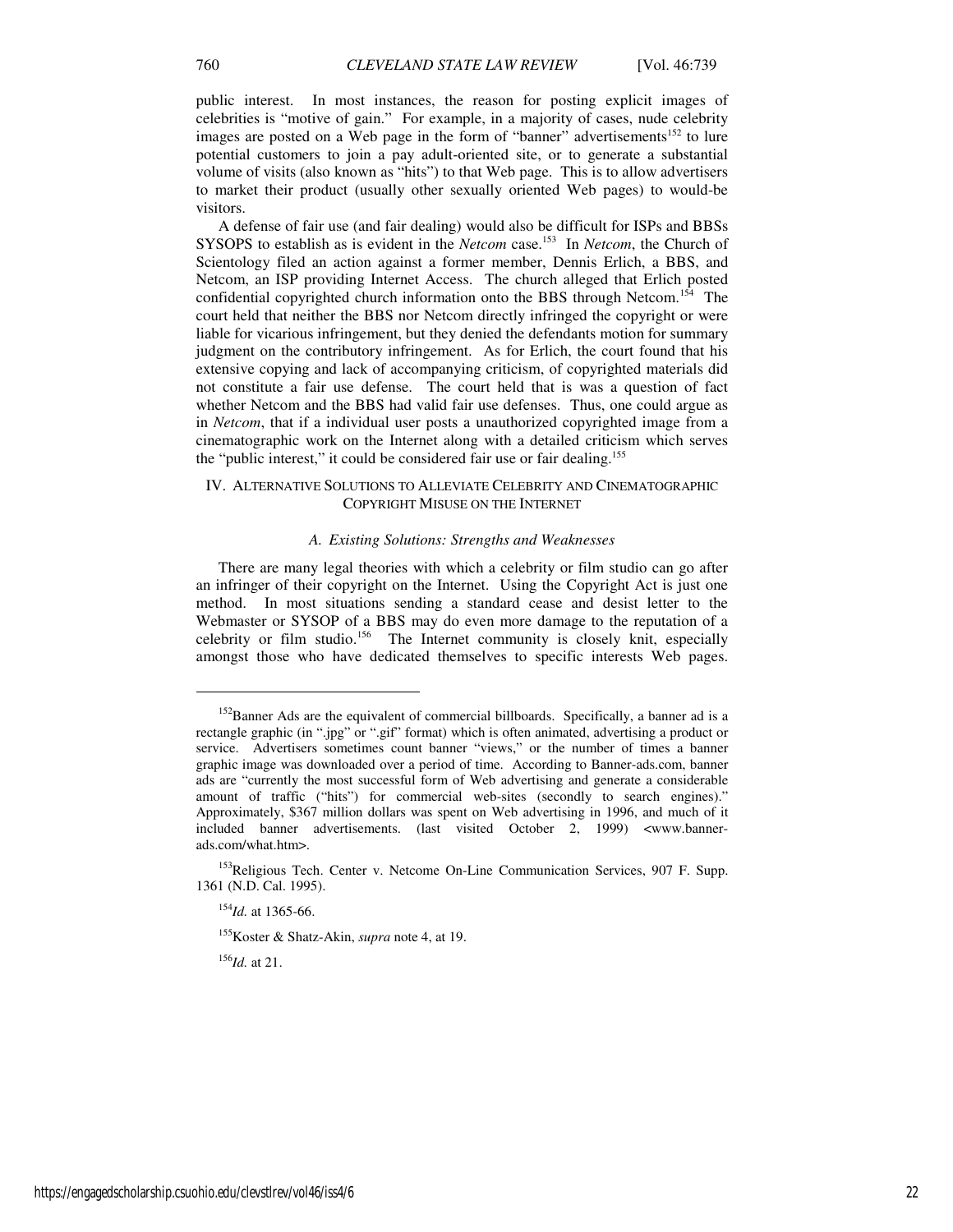j

Hence, the potential for backlash, such as boycotting and other vocal means on the Internet is a realistic threat. The copyright holder could regret even starting the legal action in the first place.<sup>157</sup> Other weapons for preventing copyright infringement of celebrities on the Internet are commercial services which protect the image and persona of the celebrity. One such service is *Cybertrackers*, a service created by Lin Milano (Alyssa Milano's mother), which, for a fee of \$600 to \$2,000 a month, hunts down offending images of celebrities in cyberspace.<sup>158</sup> Another such service is SAFE (Security Association for Entertainers), which serves the entertainment industry by "helping celebrities through the most delicate of circumstances . . . protecting them from tabloid terrorism and unwanted Internet exposure."<sup>159</sup> However, these commercial organizations fail to recognize that most of the nude images that appear on the Internet are on the pay, adult-oriented Web pages for which one requires a user identification and a password to receive access. It is very easy to search the Web for nude images that are free, but, it is on these pay sites that the true copyright infringement is occurring.<sup>160</sup> For example, the *Playboy* cases discussed in Part II appeared on pay sites. What is needed is an effective method to identify all infringers of copyright of cinematographic works on the Internet,

#### *B. Proposal: Official Web Pages with Digital 'Signature' Files*

including pay and non-pay-adult oriented Web sites.

The most effective method for preventing the unauthorized dissemination of celebrity images on the Internet is for the copyright holders (celebrity or film studio) to create their own official Web page on which they provide the digitized images for individual users to download. Some of the major film companies in America have already begun using official web pages.<sup>161</sup> Each image should contain an authentic

<sup>157</sup>In relation to Paramount Pictures copyright enforcement campaign (*see* Roccia & Kerber *supra* note 102) against web page creators who were violating the Star Trek copyright, a Web page creator, Steve Krutzler, threatened to boycott current Star Trek shows by posting a letter on his web page and for others to do the same. "If they're not going to back down, and we have to make the ratings fall, we will." Wire Magazine (visited October 15, 1998) <http://www.wired.com/news/story/1076.html>.

<sup>158</sup>*Dateline*, *supra* note 2; *see also* (visited on November 1, 1998) <http://www.cybertracker.com>.

<sup>&</sup>lt;sup>159</sup>(Visited Nov. 11, 1998) <http://www.cyber-tracker.com/Safe/index.htm>.

<sup>160</sup>Cyber-trackers has commenced legal action against pay oriented adult sites in the *Machinenet* and *Eight Ball, Inc.* court filings, *see supra* note 68.

<sup>&</sup>lt;sup>161</sup>Virtually every new release of a motion picture has its own official web site set up by the film production company, and some sites include images and sound files from the movie themselves. For example, for the new upcoming release of "Star Trek: Insurrection", Paramount Pictures (visited on November 15, 1998) <http://www.paramount.com>, has set up an official Star Trek Web page (<www.startrek.com>) as promotion for the new film. The same holds true for the new release of the Star Wars prequel in May of 1999, in which official images of Episode I (the film's trailer) are available at (visited November 28, 1998) <http://www.starwars.com>. Furthermore, the terms of which the user can use these Web sites are also located on these film studio's Web Pages. For example Warner Brothers On-line Web Page (visited on November 17, 1998) <http://www.warnerbros.com/terms/html> includes in its terms and conditions for use that "[a]ll material on this site, including, but not limited to images, illustrations, audio clips, and video clips, is protected by copyrights which are owned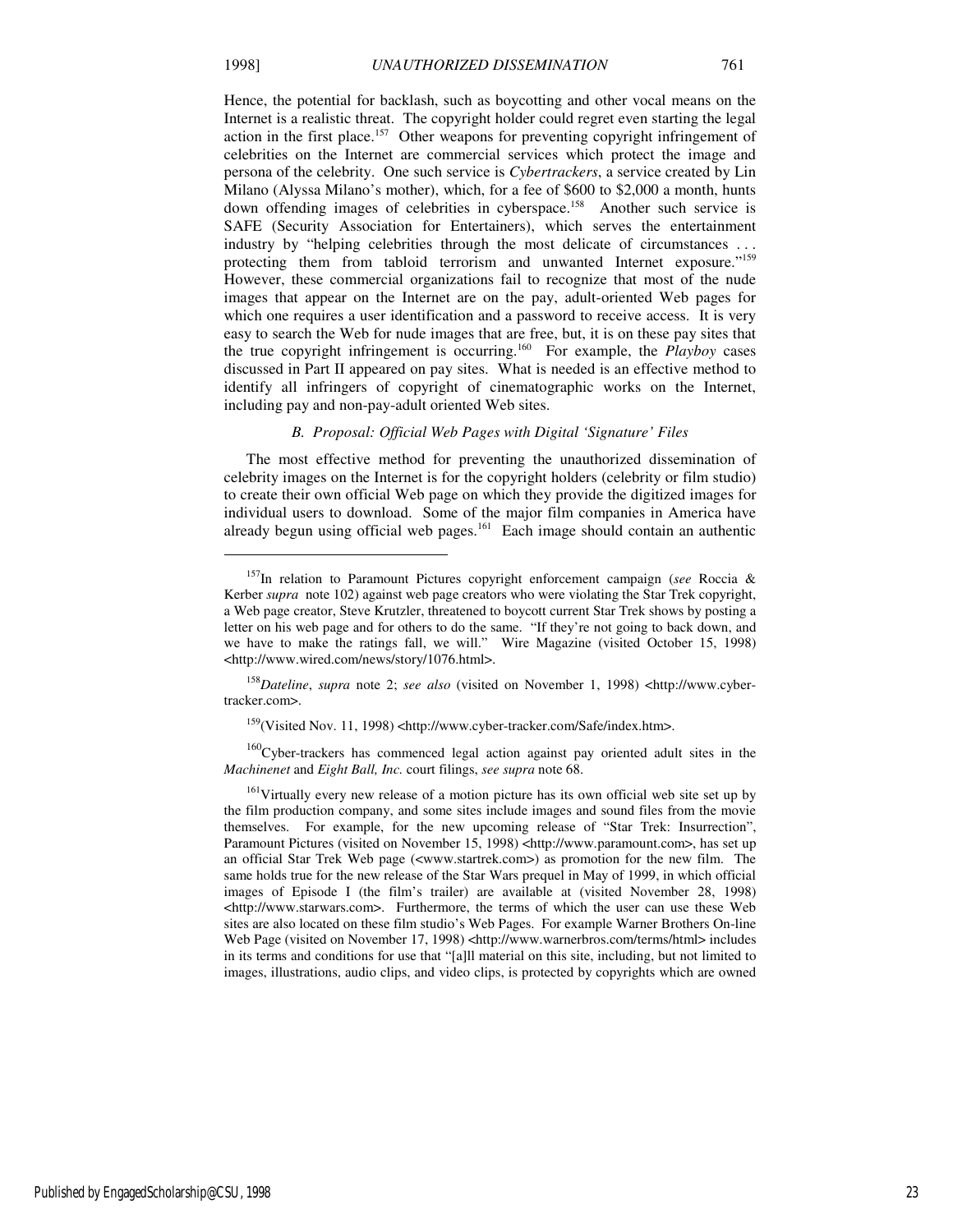digital signature, similar to watermark embedded in paper.<sup>162</sup> This database of official images would provide the copyright holder with a mechanism for policing the Web for any infringing pictures that do not correlate with the files on their official home page. Since there is a concern as to the policing requirements of unauthorized images on the Internet, this shall provide for effective results. In addition to providing image files on their official Web pages, copyright holders could negotiate intricate licensing arrangements with the Webmaster or SYSOP, which would detail the duplication agreements for the copyrighted images.

The technique of digitized information encodes identifying information into the image file which cannot be removed, except by sophisticated decryption methods "designed to reveal and pluck out the identifying information from the surrounding data."<sup>163</sup> Some of the literature suggests that this method of digitized signature files will be used more as Internet content becomes more secure.<sup>164</sup> In addition to the digitized image files, and licensing arrangements, computer programs ("agents" or "robots") similar to one developed in the *Webbworld* case, that automatically download content from Web sites should be developed to search the Newsgroups and the WWW for any unauthorized celebrity images.<sup>165</sup> With the addition of digitized signature files, this would simplify the process of determining whether the image violates copyright.

Clearly the above proposal would lessen the backlash from fans where the film studios have threatened legal action through 'cease and desist' letters.<sup>166</sup> Furthermore, providing official copyrighted images on official Web page sites will reduce or eliminate unskilled scanning, and a majority of the fake 'pasty' photographs that put celebrities in false and pornographic likenesses. Maintaining a vigorous pursuit of those who infringe copyright will not be a problem with the film studios, since cost would not be a concern. The downfall to such a proposal is possible reduction in the quality and diversity of the images made available to the

<sup>163</sup>Unger, *id.*

-

<sup>164</sup>*See* Hodkowski, *supra* note 162, Ballon, *supra* note 10.

<sup>165</sup>E.J. Heels, *Online - The Issue of Fair Use Hits a Slippery Slope when Offline Browsers Enter the Picture* (December 1998) 27 No. 4 ABA STUDENT LAWYER 14, 15. This downside to "agents" or "robots" is that Web masters or Sysops may not wish to have such programs visiting their sites. According to Heels, "[a] de facto industry standard called the "robots exclusion standard" has been devised to allow Web master [and Sysops] to restrict agent access to all or part of their Websites."

<sup>166</sup>Koster & Shatz-Akin, *supra* note 4, at 22.

and controlled by Warner Bros. or by other parties that have licensed their material to WB Online."

<sup>162</sup>*See also* Koster and Shatz-Akin, *supra* note 4, at 22; and T.A. Unger, *Two Ways to Protect Copyrighted Works on the Web* (October 1995) INTELLECTUAL PROPERTY STRATEGIST at 8 for similar proposals. A digital signature is "unique and highly secure cryptographic codes, generated from the contents of the document (image), being signed and a passwordprotected private key of the signer." The signature allows the original owner of the document to keep track of their wares. *See* (visited on November 18, 1998) <http://www.digitalkey.com> and W.A. Hodkowski, *The Future of Internet Security: How New Technologies Will Shape The Internet and Affect the Law* 13 SANTA CLARA COMPUTER & HIGH TECH. L.J. 217, 233 (1997).